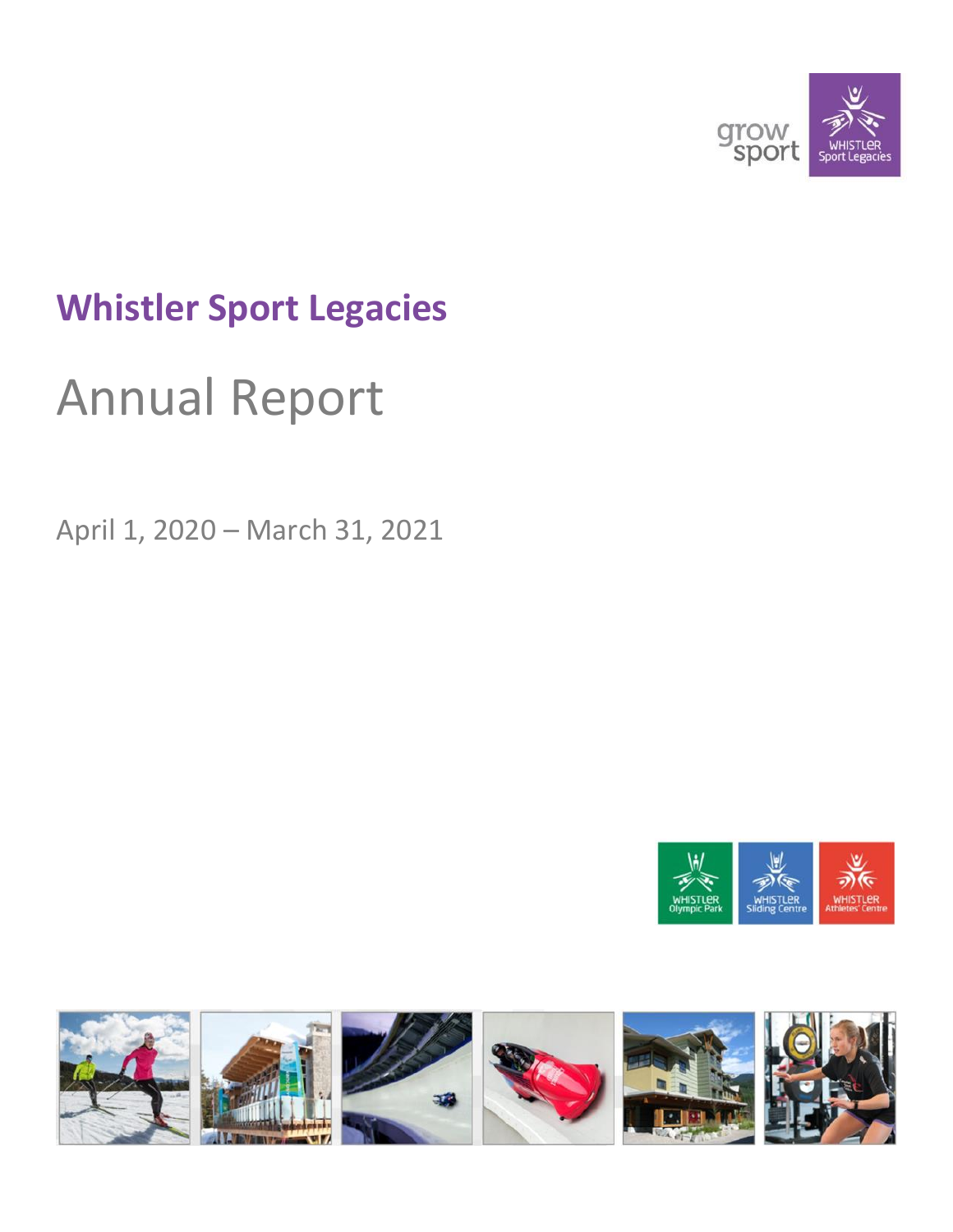# TABLE OF CONTENTS

### Table of Contents

| Executive Summary                                                  |  |
|--------------------------------------------------------------------|--|
| Year in Review                                                     |  |
| <b>Financial Review</b>                                            |  |
| Attachments - Whistler Sport Legacies Audited Financial Statements |  |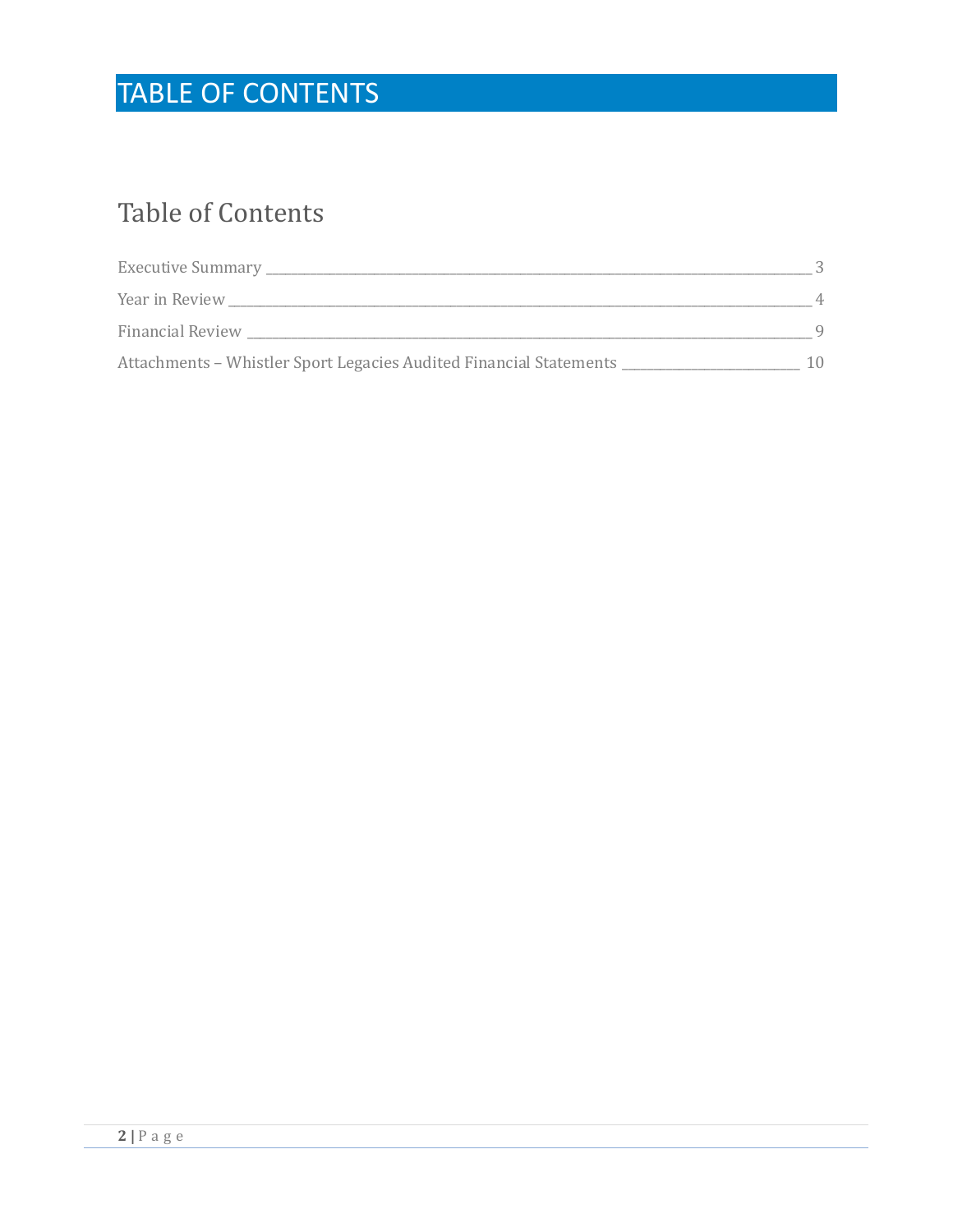### EXECUTIVE SUMMARY

### <span id="page-2-0"></span>Executive Summary

This report covers the tenth year of operation for the Whistler 2010 Sport Legacies Society from January 1, 2020 to March 31, 2021.

The effects of the COVID-19 pandemic on Whistler Sport Legacies (WSL) during the year were significant, revenues and operations were dramatically impacted as we continued to provide our athletes uninterrupted facilities to train at.

As the world began to close down in March 2020, the one advantage that WSL had, was that we were coming to the end of our winter season and we were able to pay out our seasonal colleagues and reduce the payroll expenses immediately. This quick response was further enhanced by the remainder of the team taking a 20% pay reduction for the spring and summer 2020.

Further to those reductions, WSL received notification in late April 2020 that our facilities qualified for the government wage subsidy, which was a true lifeline. But even with that subsidy, the decision was taken to trim expenses throughout the summer knowing that the revenue reduction in the winter would be significant.

By early September 2020, we had a good idea of how the winter would unfold and the expectations of the athletes and teams whom would train on our venues. The Whistler Sliding Centre (WSC) facilitated only sport programming for that entire season but due to greater demand for outdoor recreation, Whistler Olympic Park (WOP) was able to conduct a relatively normal year for the community and athletes, albeit without competition or school programs. For safety reasons, the Athletes' Lodge remained closed to individual athletes but was able to provide teams traveling and training in a bubble, a safe environment to base themselves whilst training in Whistler. By October 2020, we knew that any major international competitions scheduled for the winter would be cancelled, this included the Luge World Championships which were scheduled for Whistler in February 2021.

We continued the remainder of the year as we had started, keeping a close eye on operational expenses, capital expenditures and payroll. By year end, WSL had positive financial results with the knowledge that many of the capital expenditures would be carried over into the following year.

Outside of our sporting operations, we continued to work on the apartment building project. In November 2020, the WSL Board approved the engagement of Kindred Construction Ltd. to oversee the project and to deliver a maximum price contract. Construction started in March 2021, with a completion date expected in September 2022. WSL successfully applied and received a mortgage for the project from the Canadian Mortgage and Housing Corporation which will greatly assist in our projection of a positive cash flow during the first year of operation.

As we are now focusing on the upcoming winter season 2021-22, there is still uncertainty regarding international travel and competition; we have already seen one major event move from our venue to Europe. WSL appreciates the stewardship of the GOT Board and how they support WSL. For the fiscal year end 2021, WSL is requesting the Board distribute 100% of both the Whistler fund and the contingency fund to assist us in recovering from these unprecedented times, so we can continue our mission to "Grow Sport" now and into the future.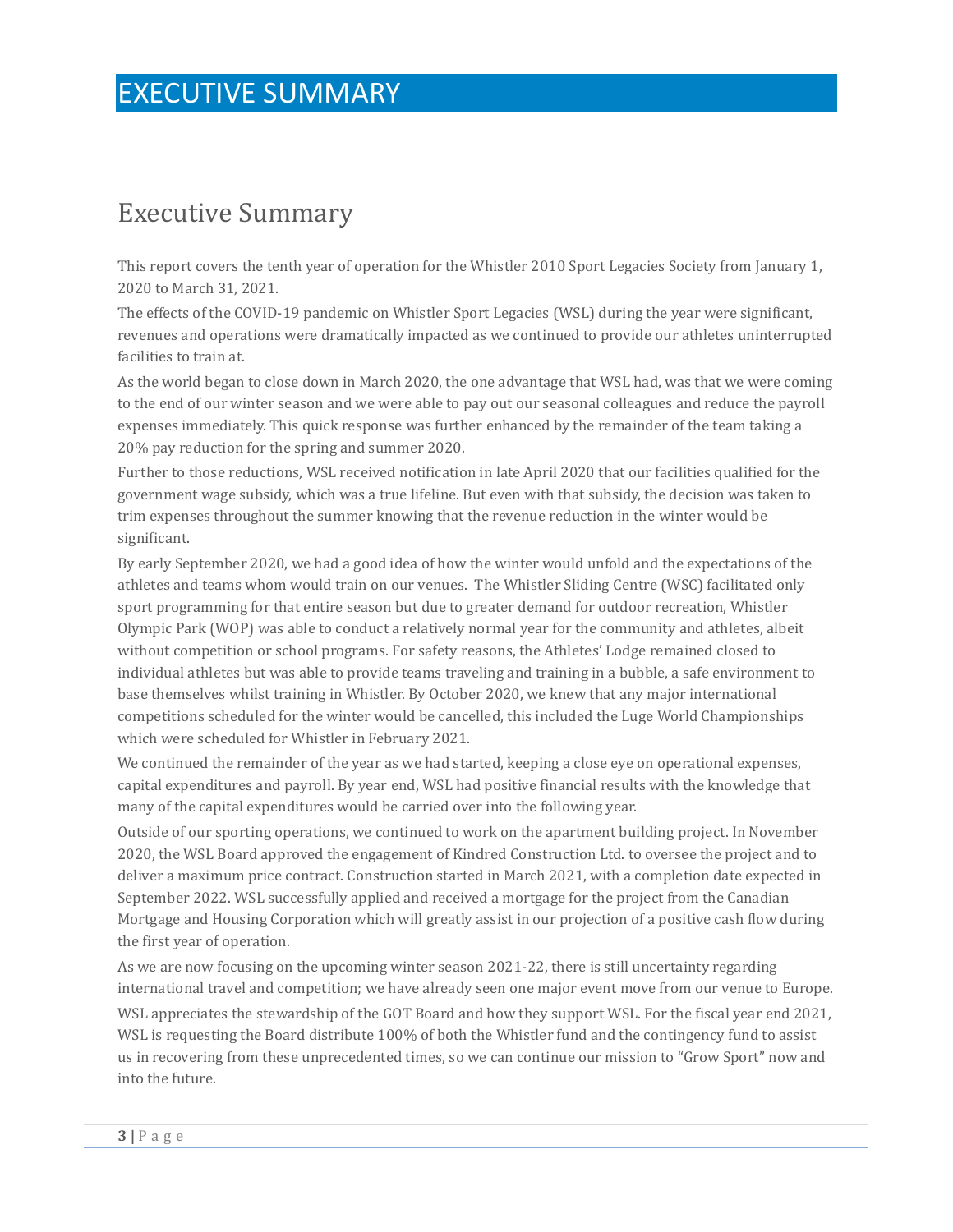### YEAR IN REVIEW

### <span id="page-3-0"></span>Year in Review

### STRATEGIC HIGHLIGHTS

This report covers the tenth year of operations for Whistler 2010 Sport Legacies Society from January 1, 2020 to March 31, 2021.

The world started to shut down on March 12, 2020 due the COVID-19 pandemic, the impact of the virus cut short the 2019-20 winter season and reshaped the whole year for WSL and our delivery of sporting programs and events. From March 2020 to September 2020, WSL was in a holding pattern but focused on a reduction in expenses. In late August, we started to plan for the winter operations, not knowing what to expect, but with the knowledge that we had requests from our sport partners and athletes who were planning to commence training no matter what restrictions were in place.

Our three venues all faced different challenges as we prepared for operating under the COVID-19 restrictions throughout the winter.

At the Athletes' Lodge, we decided to close our doors in March 2020 and only operated for group bookings

for teams and training camps to maintain a 'bubble' environment. We remained closed to all individual bookings until July 2021.

At the Sliding Centre, we delayed the opening of the track until late October but once it was established that carded athletes would be allowed to travel within Canada, all three of our Canadian sliding teams came to train at the WSC. This was closely followed by all three development teams in early November and by late November, the BC Sliding Development Centre (BCSDC) programs commenced. For the first time ever, we had our Olympic athletes training onvenue for an extended period of time alongside our beginners, which was quite inspirational for the young athletes.



Due to the impact of the COVID-19 restrictions, the national sliding teams did not travel abroad until after Christmas, at which time they joined the World Cup Circuit in Europe. By December, we had also received notice that the Luge World Championships scheduled for Whistler in February 2021 had to be cancelled due to the pandemic travel restrictions. For the first time since 2010, the WSC would not host a major international sliding event during its winter season. The season continued with athlete-only training, and due to social distancing and bubble requirements, we made the decision to not operate our tourist rides for the general public. These restrictions were a challenge, but we made the most of the extra track time with additional sessions for the development athletes.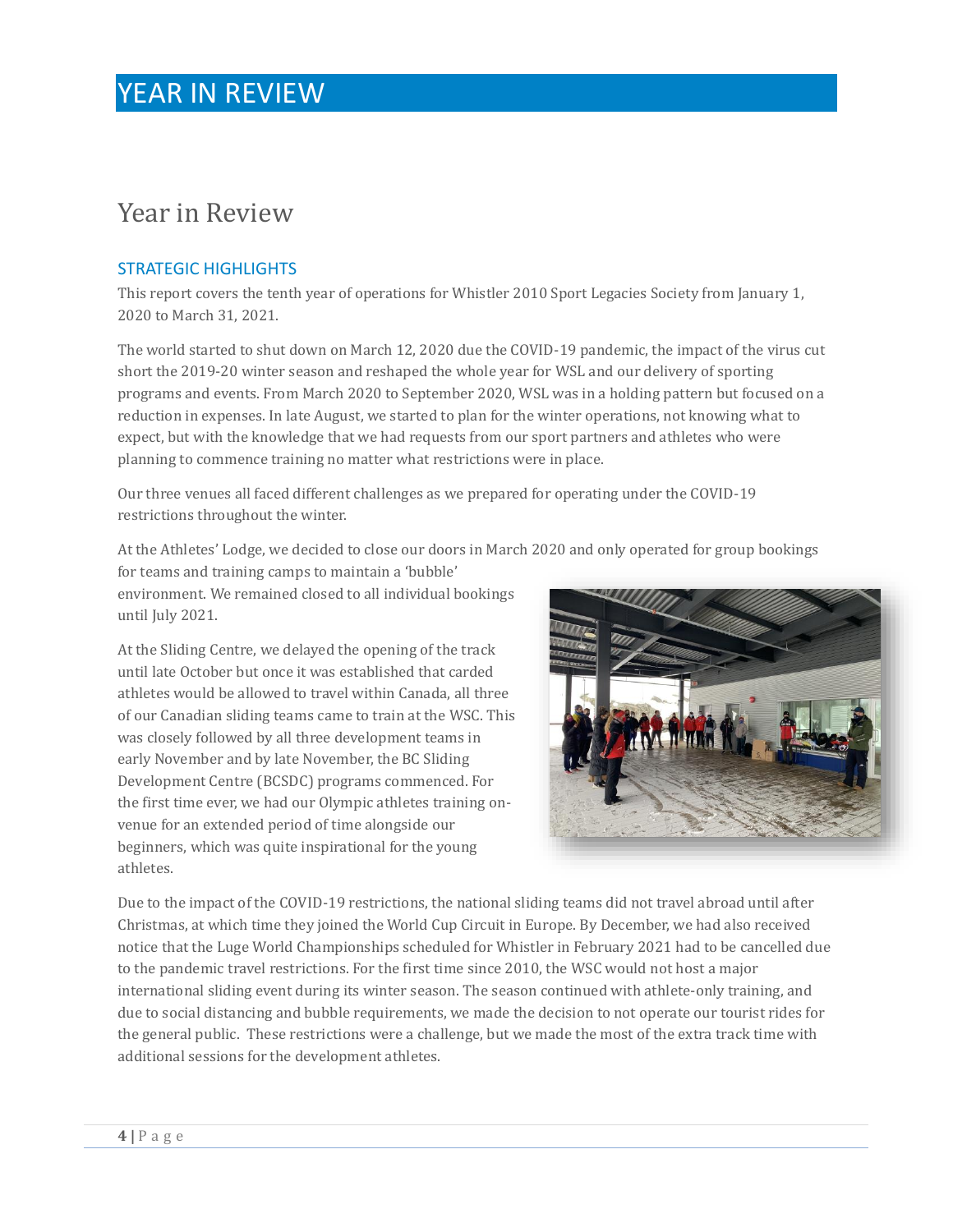### YEAR IN REVIEW

At WOP, we had a hunch that the season was going to be a busy one due to the Nordic activities being naturally outdoors and social distancing being quite obtainable. Our assumptions were not wrong, fortunately we opened early with our stored snow and Mother Nature was not too far behind, which enabled us to offer the earliest opening date on record. For the remainder of the season, the weather cooperated and although we were unable to host competitions, our athletes and recreational users had a fantastic season

with excellent conditions and the most ski days ever offered at 142 by season's end.

Because there were restrictions on Whistler Blackcomb throughout the winter and ultimately their season was terminated prematurely by provincial health orders, WOP was able to assist other snow sports to support late season training. These sports included the National Freestyle Team, Whistler's Freestyle Team and The Whistler Alpine Racing Team.

Similar to the sliding athletes, our Nordic high performance athletes competed in Europe after Christmas and the development athletes stayed between Whistler and Canmore, Alberta in preparation for the 2022 Beijing Winter Olympics.

Financially, COVID-19 had a huge impact on WSL's revenues during the fiscal year with the Sliding Centre and the Athletes' Lodge experiencing a combined reduction of 60% compared to historical levels. Fortunately, we were able to plan for the winter season knowing that it could be challenging, so we operated as we saw the



situation unfold. The savior of the year was WSL's ability to apply and receive the federal government wage subsidy, especially after it was extended beyond the initial six-month timeframe. This subsidy allowed us to keep our core group of colleagues employed and enabled us to provide field of play for our sport partners throughout the season.

With the lower revenue predicted, a reduced capital plan was forecasted and only critical replacement and maintenance projects were initiated. The largest project that WSL continued to fund was the preliminary work on the construction of the employee housing project which broke ground in March 2021. This project took five years to get to the starting line, so delaying it through the pandemic did not seem wise or costeffective.

The federal government wage subsidy, by year end March 31, 2021, had replaced all of the lost revenue that WSL had typically seen in a normal year, and helped the organization surpass the conservative budget put in place by over \$2.5 million dollars and an improved operating deficit by almost \$2.3 million dollars. Although these are extremely positive results, with the ongoing challenges and uncertainty around travel and the anticipated reduction in wage subsidies, we expect to use much of this surplus in supporting our operations throughout fiscal year 2022.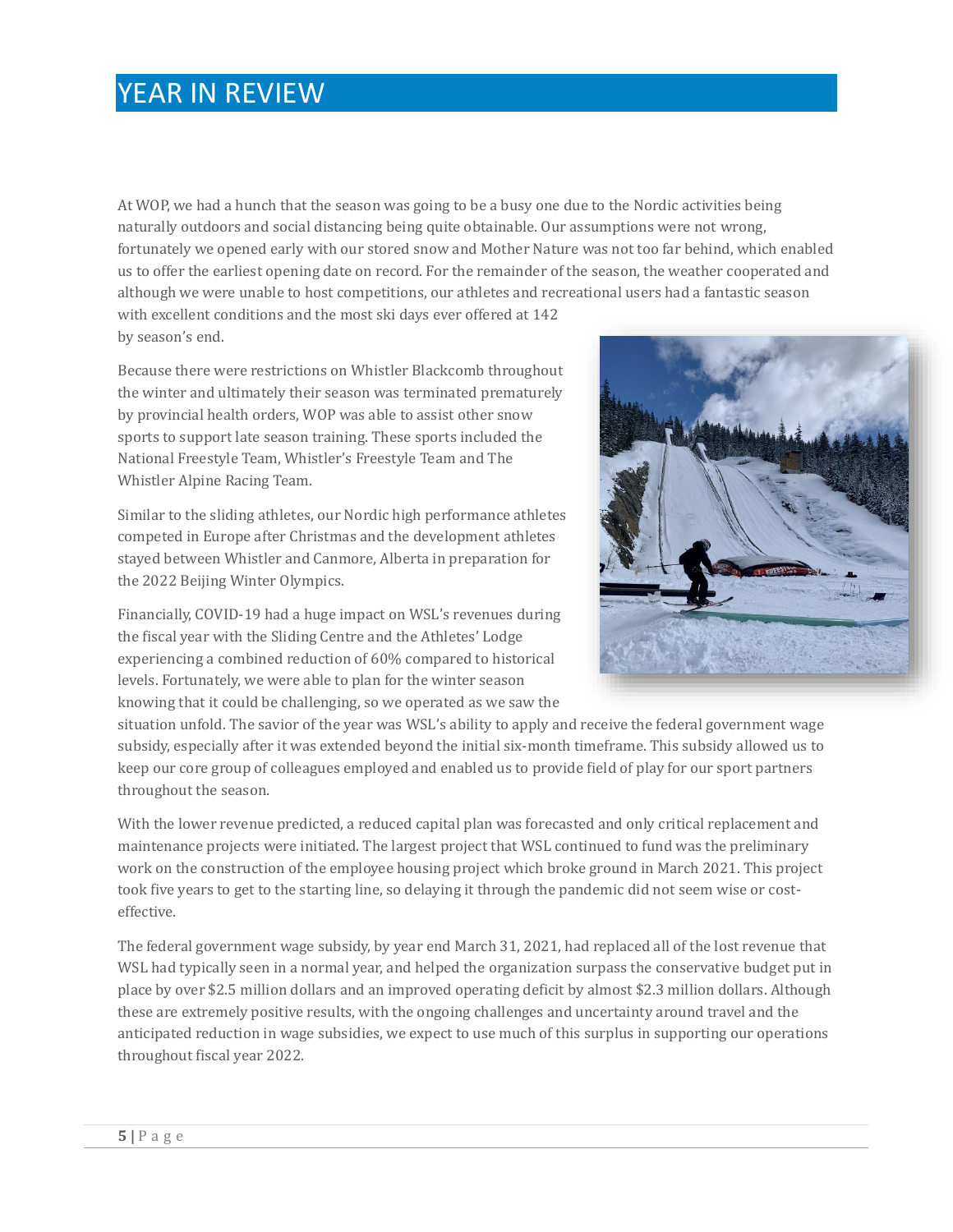### FIELD OF PLAY STANDARDS

WSL is very proud to say that its venues are still homologated and sanctioned as competition-compliant by the international governing bodies of all seven sports that they were built for prior to the 2010 Olympic Winter Games. In the 2020-21 season, we facilitated all seven sports for many of Canada's top athletes, and although we were unable to host the competitions scheduled as planned, we did give our athletes the training facilities needed in preparation for their delayed winter season in Europe and in preparation for the 2022 Beijing Olympics.

### HIGH PERFORMANCE ACCESS

As mentioned above, WSL continued to host Canada's top athletes on our venues this year. Without the

public and competition schedule at the WSC, the sliding development programs benefited with increased access. Access to ice time has become increasingly challenging for Canadian sliders with the continued closure of the Calgary track. This situation will not change for the coming season and maybe not in the near future as funding for the refurbishment in Calgary has yet to be secured.

Once again, WOP was able to provide early on-snow training with stored snow (Callaghan Gold), and with the early onset of winter, there was a seamless transition from Callaghan Gold to the entire park opening with natural conditions. For the remainder of the season, WOP experienced some of the best conditions in its history. The majority of our high performance exposure was with the Canadian youth development squads, especially biathlon. The Whistler Nordic Development Centre (WNDC) continues to produce a number of the next generation athletes who represented our nation in Europe. In 2020, the venue also hosted the Canadian National Biathlon team for a summer camp using the Park's extensive roller ski network whilst basing themselves in a bubble at the Athletes' Centre.



### PROGRAMMING & COMMUNITY IMPACT

Programming throughout the year was hampered by the COVID-19 restrictions, this was especially the case when it came to our typically successful elementary school snow literacy programs. All of the public schools in the Sea to Sky Corridor cancelled their offsite activities for the school year, although we did still see a small amount of private schools coming up from Vancouver for the programs.

On the positive side, the lack of school activity was made up for with private and WSL school break programming which was in heavy demand and quickly oversubscribed for almost every session. We believe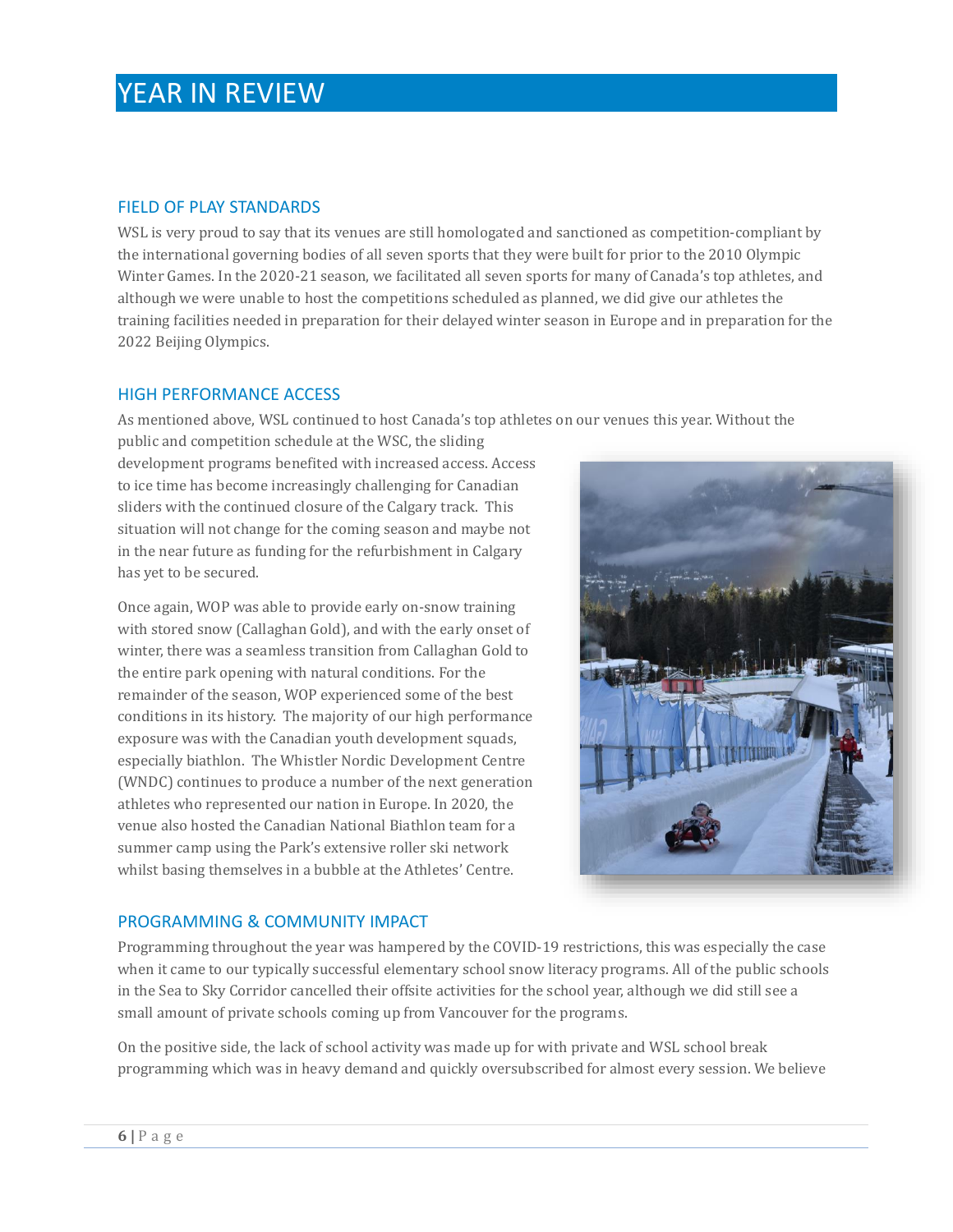### YEAR IN REVIEW

that as the Nordic environment offered hassle free, socially distanced outdoor recreation, it was the year that families decided to give Nordic activities a try. These included cross-country skiing, snowshoeing and generally enjoying the wide open spaces and the fresh air that WOP offers. This was again the case on our community-minded 'Wednesday Night' programming, which saw continued success and introduced users to skiing or snowshoeing at significantly discounted pricing. This year, we worked on a reservation system to improve the health and safety of the event series and almost all ten dates sold out. Unfortunately, the other community-focused events we would normally facilitate throughout the season had to be postponed due to the COVID-19 protocols.

At the Sliding Centre, sport programming was able to continue as the majority of novice sliders came from

within the same provincial health district. The national high performance athletes were all carded and permitted to travel to/from Whistler for training. As mentioned, due to international travel restrictions, the 2020-21 winter season at the WSC was the busiest for sport training on record since the 2009-10 Winter Olympic season. And although it was busy, we did not experience any COVID-19 outbreaks within the athlete community on-site.

Finding coaches for WSL's programs continues to be challenging, and every year we seem to be desperately searching for the right individuals to teach these extremely technical sports. As the sports are European-centric and the Canadian system does not seem to want to train future coaches, we oftentimes have to



resort to overseas candidates to take on these important roles. This is not the most efficient process, and with the legal and transportation costs that it involves, it is not the most economical. It is hoped that within time, all of the WSL programs will become more like our biathlon program (WNDC) where athletes will train year-round, live and work at WSL. This concept would certainly help in attracting coaches to relocate to the region.

This year, we moved our coaching education programs from in person to online with course series in April and in September. These programs are aimed at equipping amateur coaches, teachers and volunteers of all sports with the tools to teach basic movement and physical literacy, strength and conditioning for young athletes, along with more advanced education in nutrition and mental strength. The courses were wellreceived and attended virtually by individuals across Canada. Moving these programs to an online platform meant that we could attract participants from further afield and since it proved to be successful, we will continue to offer some programs exclusively online in the future.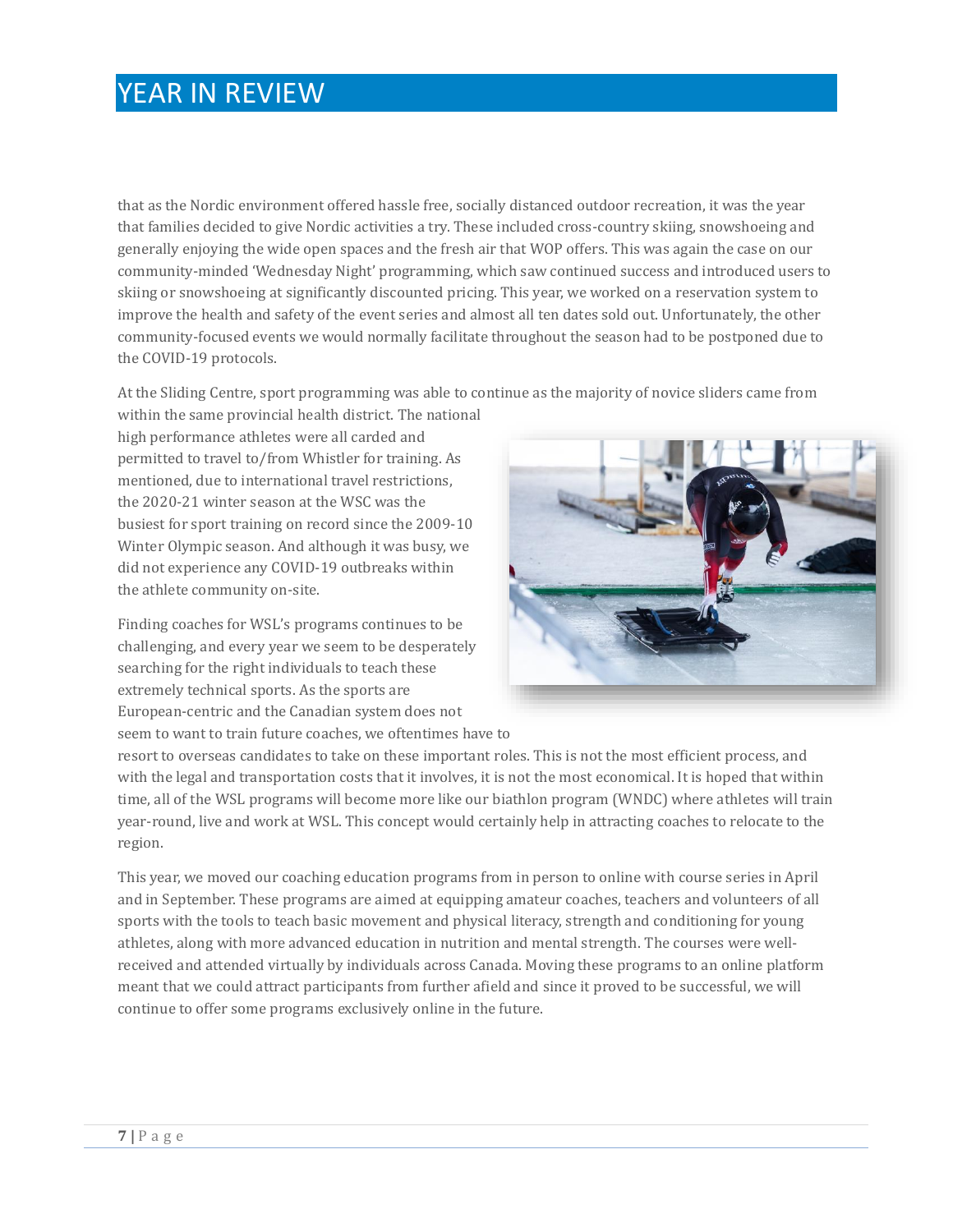### YEAR IN REVIEW

### SAFETY COMMITMENT

This is the seventh consecutive year that WSL has achieved the Certificate of Recognition (COR) Certification with WorkSafe BC. This program is a structured approach to keeping our venues, colleagues and guests safe. It requires ongoing compliance, accountability and improvements to our safety processes. COR is the provincially recognized program that provides financial incentives to employers who go beyond the legal requirements of workplace safety regulations by taking a 'best practice' approach. The program is administered through go2hr, and WSL is measured through an audit performed in February/March of each year.

### LOOKING AHEAD

After reaching our eleventh anniversary, WSL is now focusing further ahead and looking at ways to continue to stay relevant within the sporting community in our region by hosting other sports on our venues. In order to do this, WSL adapts existing facilities and terrain that are underutilized by our core sports to meet the needs of the alternate sport i.e. the ski jumps being used by freestyle ski and downhill racers as well as a downhill area for a snow cross training.

Looking further ahead, there are now serious discussions taking place about the potential bid for the 2030 Winter Olympics in the region. WSL has started to evaluate this prospect and although this is in the very early stages, we believe that this would be the perfect way to celebrate 20 years of successful legacy operations and a great example of how the Games can become more sustainable in the future.

WSL continues to look at alternative sources of income to support the overall revenue generation of the organization. Within the coming year 2022, we expect two projects to come to fruition. In July 2022, we anticipate to open the Tent and RV Campground at WOP and by October 2022, we hope to be occupying the new Apartment Building at the Athletes' Centre. Both of these projects are expected to help in revenue and bottom-line income within the first two years of operations.



On the sport front, the 2021-22 winter season is not expected to be busy with international competitions due to COVID-19 uncertainty. However, regional, national and continent-wide event organizers are still requesting dates to be held for competition at our venues, the largest being the Canadian Nordic Championships which will attract approximately 1,000 athletes from across Canada.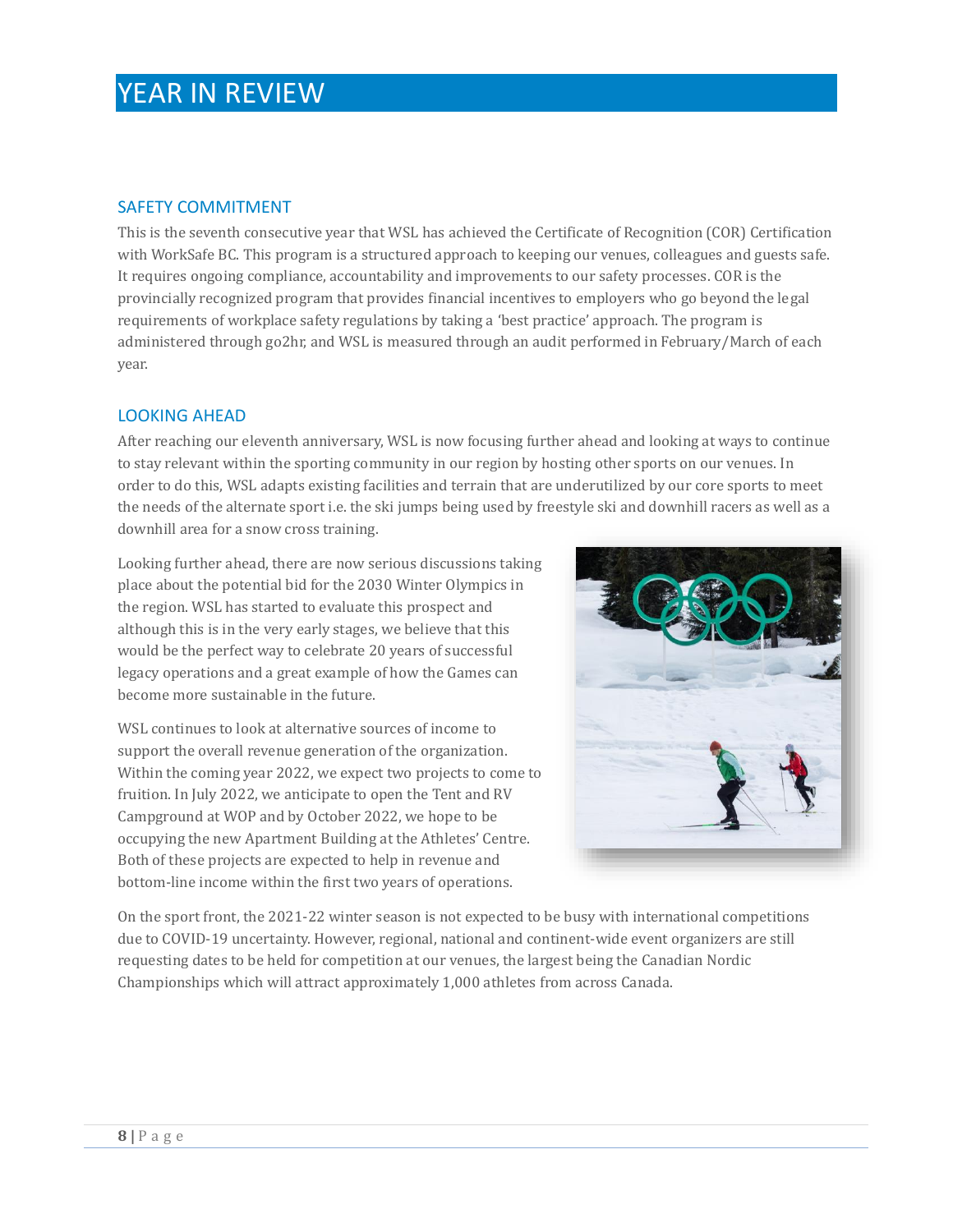### FINANCIAL REVIEW

### <span id="page-8-0"></span>Financial Review

Revenue generated in fiscal 2021 was approximately \$2.5 million behind a more typical year for WSL with the Sliding Centre and Athletes' Centre experiencing the largest decline due to COVID-19 and travel related restrictions. WOP had a much more positive year which is attributed to the nature of its activities and the ability to be outdoors. The nontraditional revenues i.e. the commercial film business, extreme sport events and corporate programs completely evaporated in the pandemic year, further impacting revenue streams.

To counter this expected revenue reduction, we minimized operational expenses and labour costs by \$1.5 million. Fortunately, WSL qualified for the federal government wage subsidy, which accounted for \$2.4 million in revenue. With the addition of good investment income and a tightly controlled capital spend, WSL finished the year with a healthy surplus. We believe the surplus from 2021 will be required to assist in the recovery of fiscal year 2022, and as you will see in the below 'Budget 2022 and 4 Year Forecast', we do not expect public sliding programs at the Sliding Centre nor the Athletes' Centre revenues to rebound until fiscal 2023. In fiscal 2024, we are forecasting new revenue streams from the Apartment Building and the Campground that should yield consistent returns to the bottom line.



WSL continues to maintain a robust capital plan. At this point, we are not overly concerned about any major components of the WSL infrastructure, although roads, roofs and refrigeration equipment are all on our radar for the near future.

Financial details are available in the attached Grant Thornton Financial Statements.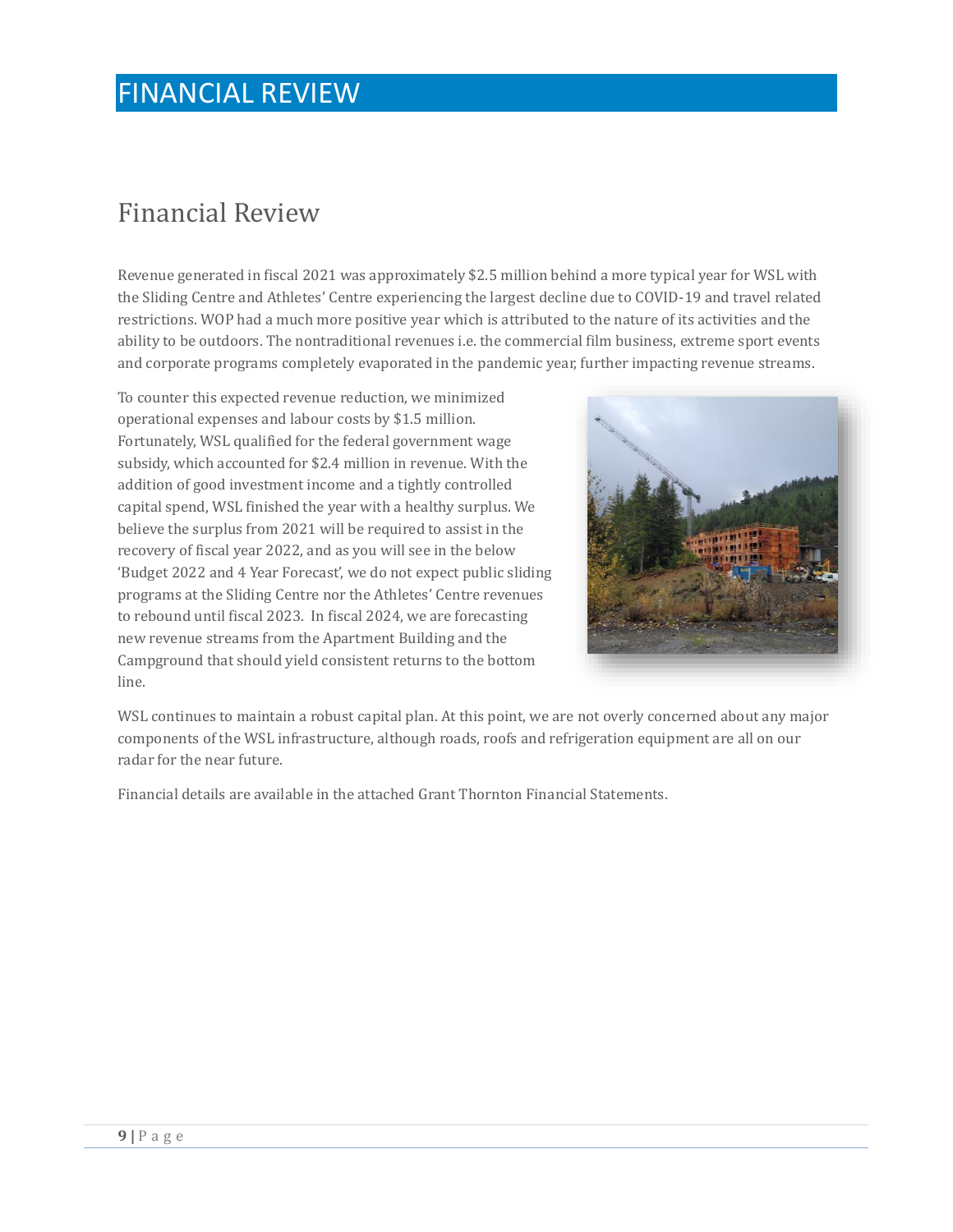## **ATTACHMENTS**

### <span id="page-9-0"></span>Attachments

• FY Ended March 31, 2021 Audited Financial Statements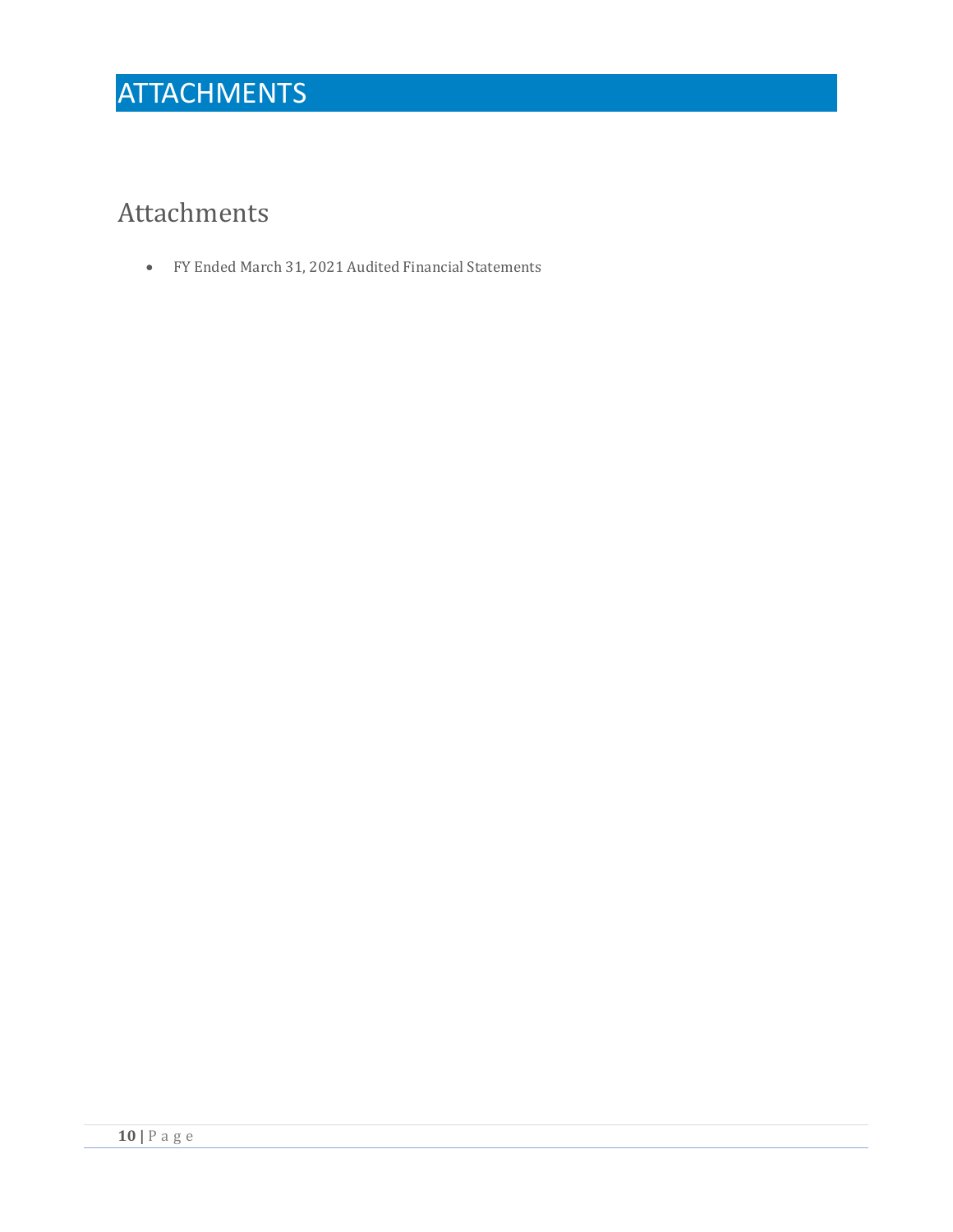

Financial Statements

Whistler 2010 Sport Legacies Society

March 31, 2021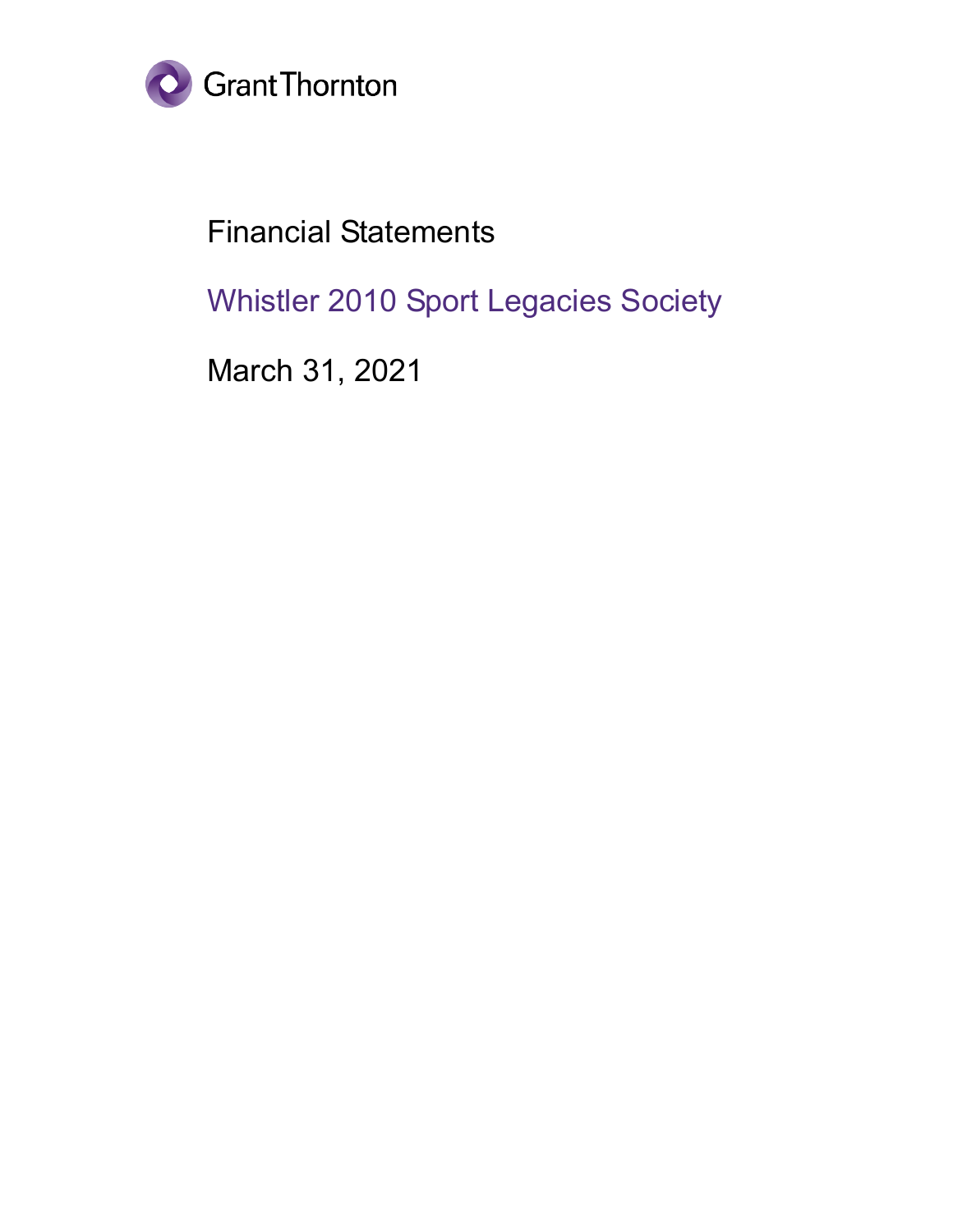## **Contents**

|                                    | Page           |
|------------------------------------|----------------|
| Independent Auditor's Report       | $1 - 3$        |
| Statement of Financial Position    | $\overline{4}$ |
| Statement of Revenues and Expenses | 5              |
| Statement of Changes in Net Assets | 6              |
| <b>Statement of Cash Flows</b>     | 7              |
| Notes to the Financial Statements  | $8 - 13$       |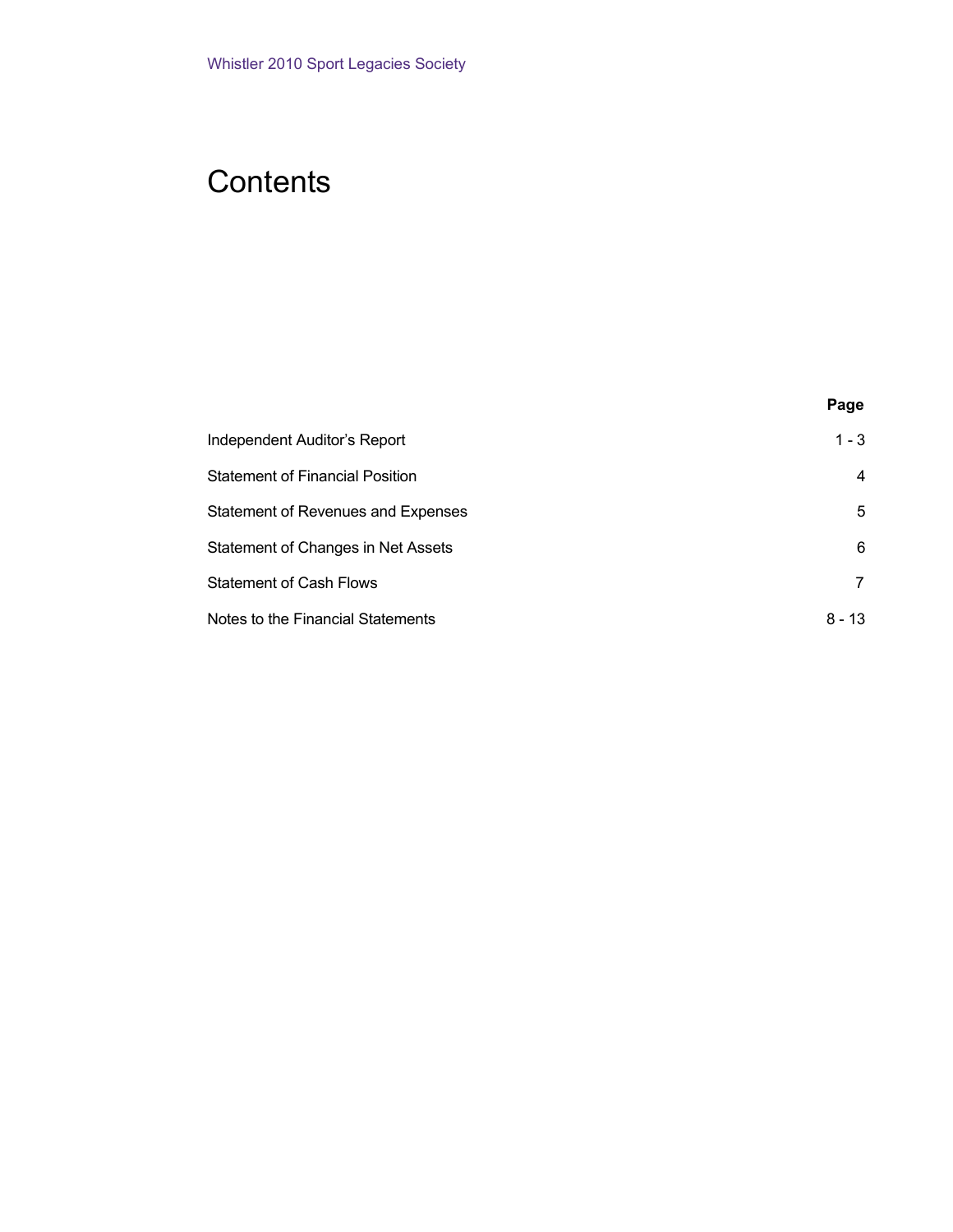

# Independent Auditor's Report

**Grant Thornton LLP** Suite 1600 333 Seymour Street Vancouver, BC V6B 0A4

T +1 604 687 2711 F +1 604 685 6569

To the Members of Whistler 2010 Sport Legacies Society

### **Report on the Audit of the Financial Statements**

#### **Opinion**

We have audited the accompanying financial statements of Whistler 2010 Sport Legacies Society (the "Society"), which comprise the statement of financial position as at March 31, 2021, statements of revenues and expenses, changes in net assets and cash flows for the year then ended, and notes to the financial statements, including a summary of significant accounting policies.

In our opinion, the accompanying financial statements present fairly in all material respects, the financial position of Whistler 2010 Sport Legacies Society as at March 31, 2021**,** and its results of operations and its cash flows for the year then ended in accordance with Canadian accounting standards for not-for-profit organizations.

#### **Basis for opinion**

We conducted our audit in accordance with Canadian generally accepted auditing standards. Our responsibilities under those standards are further described in the *Auditor's Responsibilities for the Audit of the Financial Statements* section of our report. We are independent of the Society in accordance with the ethical requirements that are relevant to our audit of the financial statements in Canada, and we have fulfilled our other ethical responsibilities in accordance with these requirements. We believe that the audit evidence we have obtained is sufficient and appropriate to provide a basis for our opinion.

### **Responsibilities of management and those charged with governance for the financial statements**

Management is responsible for the preparation and fair presentation of these financial statements in accordance with Canadian accounting standards for not-for-profit organizations, and for such internal control as management determines is necessary to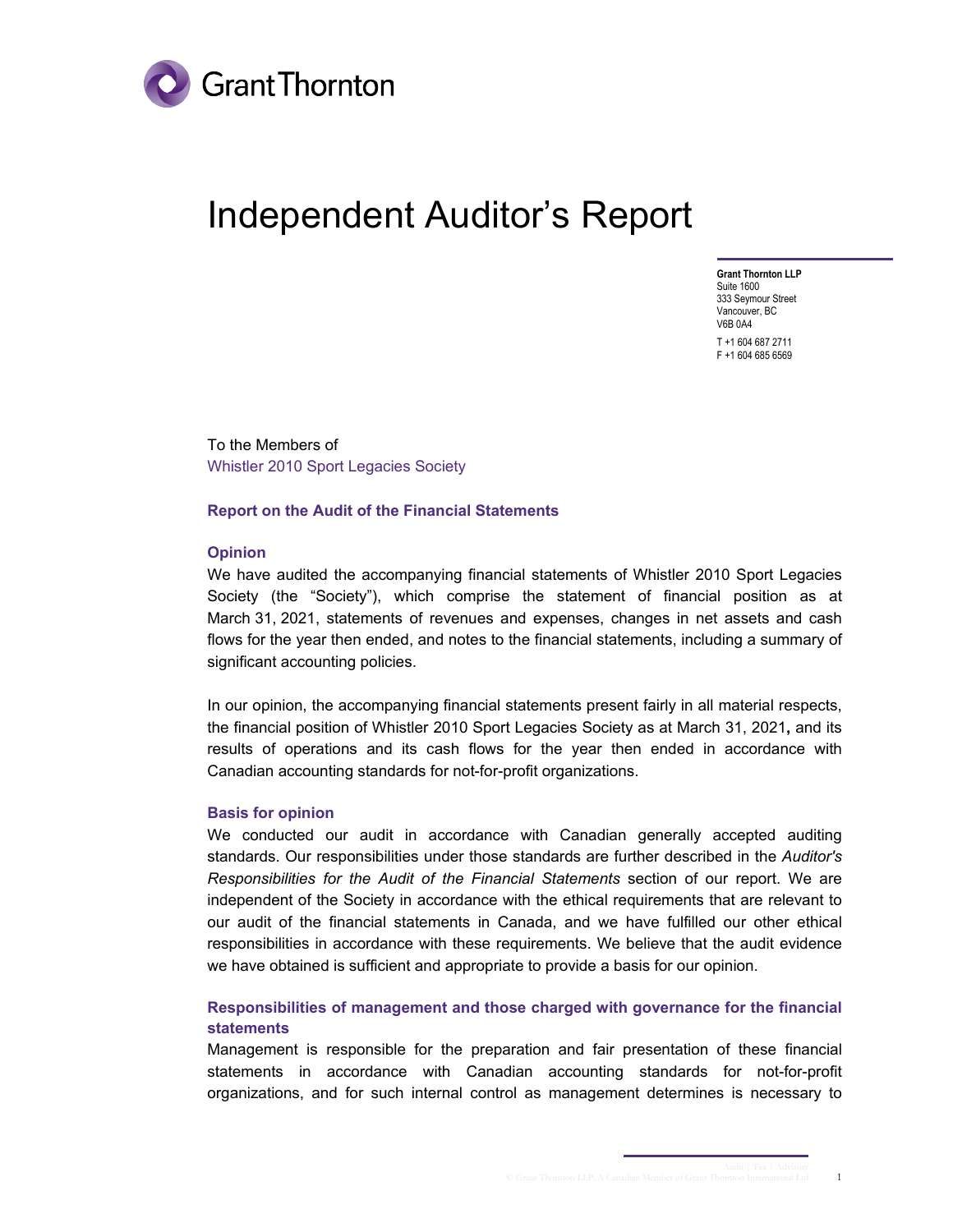

enable the preparation of financial statements that are free from material misstatement, whether due to fraud or error.

In preparing the financial statements, management is responsible for assessing the Society's ability to continue as a going concern, disclosing, as applicable, matters related to going concern and using the going concern basis of accounting unless management either intends to liquidate the Society or to cease operations, or has no realistic alternative but to do so.

Those charged with governance are responsible for overseeing the Society's financial reporting process.

### **Auditor's responsibilities for the audit of the financial statements**

Our objectives are to obtain reasonable assurance about whether the financial statements as a whole are free from material misstatement, whether due to fraud or error, and to issue an auditor's report that includes our opinion. Reasonable assurance is a high level of assurance, but is not a guarantee that an audit conducted in accordance with Canadian generally accepted auditing standards will always detect a material misstatement when it exists. Misstatements can arise from fraud or error and are considered material if, individually or in the aggregate, they could reasonably be expected to influence the economic decisions of users taken on the basis of these financial statements.

As part of an audit in accordance with Canadian generally accepted auditing standards, we exercise professional judgment and maintain professional skepticism throughout the audit. We also:

- Identify and assess the risks of material misstatement of the financial statements, whether due to fraud or error, design and perform audit procedures responsive to those risks and obtain audit evidence that is sufficient and appropriate to provide a basis for our opinion. The risk of not detecting a material misstatement resulting from fraud is higher than for one resulting from error, as fraud may involve collusion, forgery, intentional omissions, misrepresentations or the override of internal control.
- Obtain an understanding of internal control relevant to the audit in order to design audit procedures that are appropriate in the circumstances, but not for the purpose of expressing an opinion on the effectiveness of the Society's internal control.
- Evaluate the appropriateness of accounting policies used and the reasonableness of accounting estimates and related disclosures made by management.
- Conclude on the appropriateness of management's use of the going concern basis of accounting and, based on the audit evidence obtained, whether a material uncertainty exists related to events or conditions that may cast significant doubt on the Society's ability to continue as a going concern. If we conclude that a material uncertainty exists, we are required to draw attention in our auditor's report to the related disclosures in the financial statements or, if such disclosures are inadequate, to modify our opinion. Our conclusions are based on the audit evidence obtained up to the date of our auditor's report. However, future events or conditions may cause the Society to cease to continue as a going concern.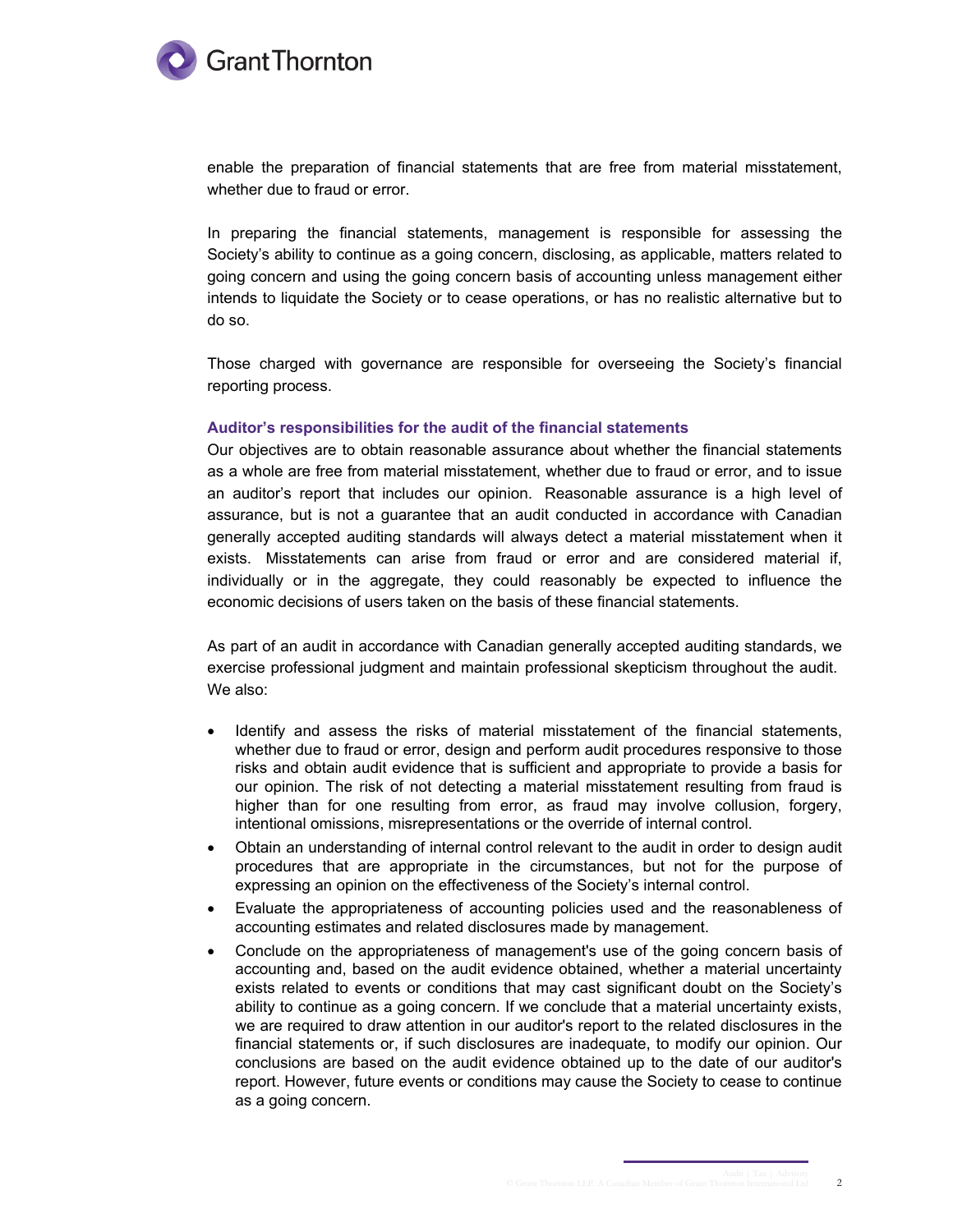

• Evaluate the overall presentation, structure and content of the financial statements, including the disclosures, and whether the financial statements represent the underlying transactions and events in a manner that achieves fair presentation.

We communicate with those charged with governance regarding, among other matters, the planned scope and timing of the audit and significant audit findings, including any significant deficiencies in internal control that we identify during our audit.

#### **Report on other legal and regulatory requirements**

As required by the Societies Act of British Columbia, we report that, in our opinion, these accounting principles have been applied on a basis consistent with that of the preceding year.

Vancouver, Canada

Grant Thouton LLP

July 29, 2021 Chartered Professional Accountants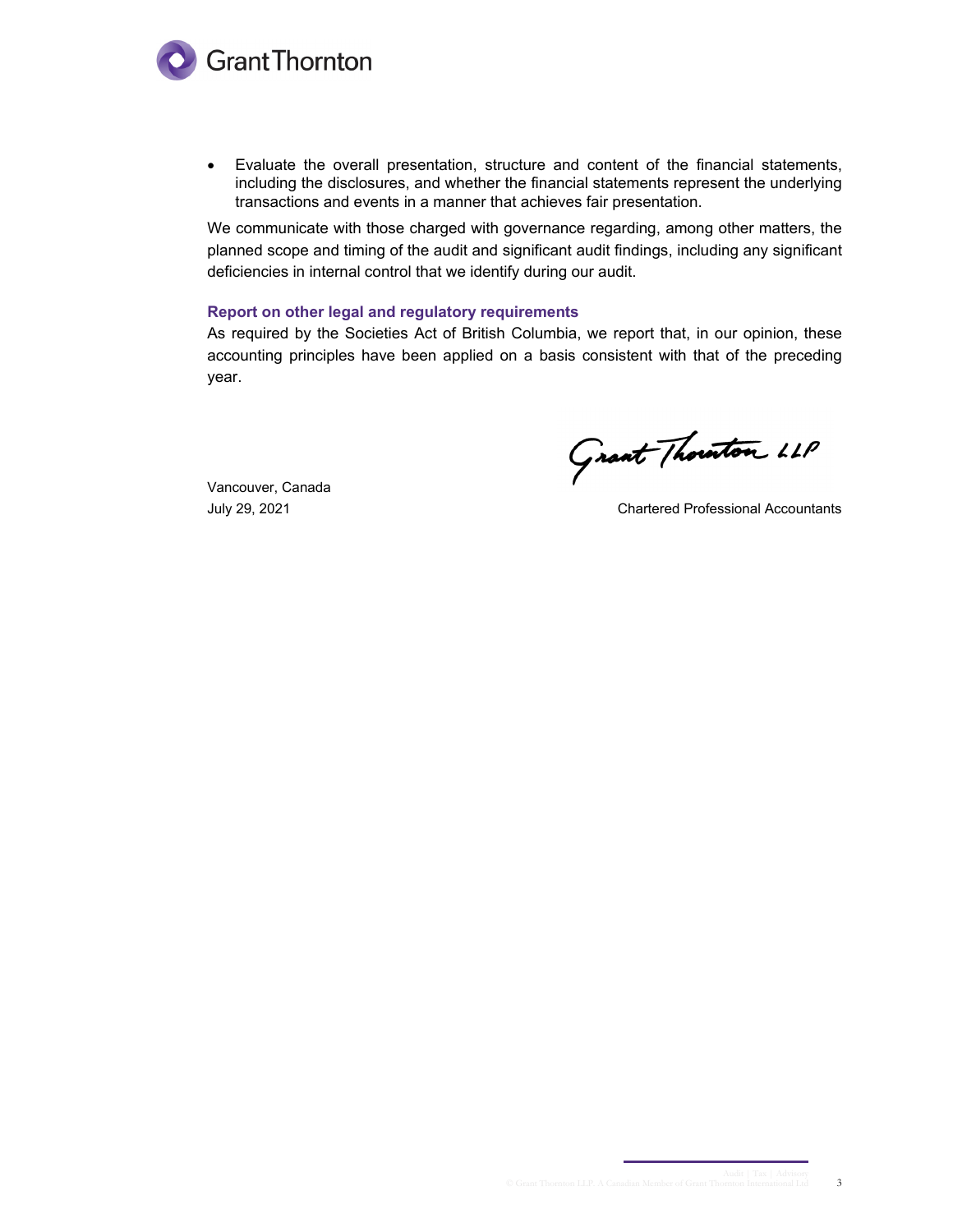| <b>Whistler 2010 Sport Legacies Society</b><br><b>Statement of Financial Position</b>                                                                                                                         |                                                                                          |                                                                                          |
|---------------------------------------------------------------------------------------------------------------------------------------------------------------------------------------------------------------|------------------------------------------------------------------------------------------|------------------------------------------------------------------------------------------|
| March 31                                                                                                                                                                                                      | 2021                                                                                     | 2020                                                                                     |
| Assets<br>Current<br>Cash and cash equivalents<br>Short-term investments (Note 3)<br>Receivables (Note 4)<br>Inventory<br>Prepaid expenses                                                                    | \$<br>3,105,031<br>11,704,979<br>4,006,085<br>83,855<br>194,027                          | \$<br>1,791,610<br>9,863,563<br>4,779,079<br>138,086<br>146,438                          |
| Property and equipment (Note 5)<br>Deposits (Note 5 and 8)                                                                                                                                                    | 19,093,977<br>4,749,726<br>332,949                                                       | 16,718,776<br>4,534,837<br>100,000                                                       |
|                                                                                                                                                                                                               | \$<br>24,176,652                                                                         | \$<br>21,353,613                                                                         |
| Liabilities                                                                                                                                                                                                   |                                                                                          |                                                                                          |
| Current<br>Payables and accruals (Note 6)                                                                                                                                                                     | \$<br>905,061                                                                            | \$<br>698,244                                                                            |
| Deferred capital contributions (Note 7)                                                                                                                                                                       | 245,767                                                                                  | 589,760                                                                                  |
|                                                                                                                                                                                                               | 1,150,828                                                                                | 1,288,004                                                                                |
| Net assets (Note 10)<br>Internally restricted<br>Capital infrastructure - replacement and maintenance<br>Revenue generation<br>Sport development<br>Contingency<br>Invested in capital assets<br>Unrestricted | 7,700,000<br>5,500,000<br>2,200,000<br>1,300,000<br>4,278,678<br>2,047,146<br>23,025,824 | 7,000,000<br>3,500,000<br>2,000,000<br>1,300,000<br>3,945,077<br>2,320,532<br>20,065,609 |
|                                                                                                                                                                                                               | \$<br>24,176,652                                                                         | \$<br>21,353,613                                                                         |

### Lease commitments (Note 8) COVID-19 impact (Note 12)

On behalf of the Board

Director Solution Director  $\mathcal{L}$ Kul Tim Clayde ane and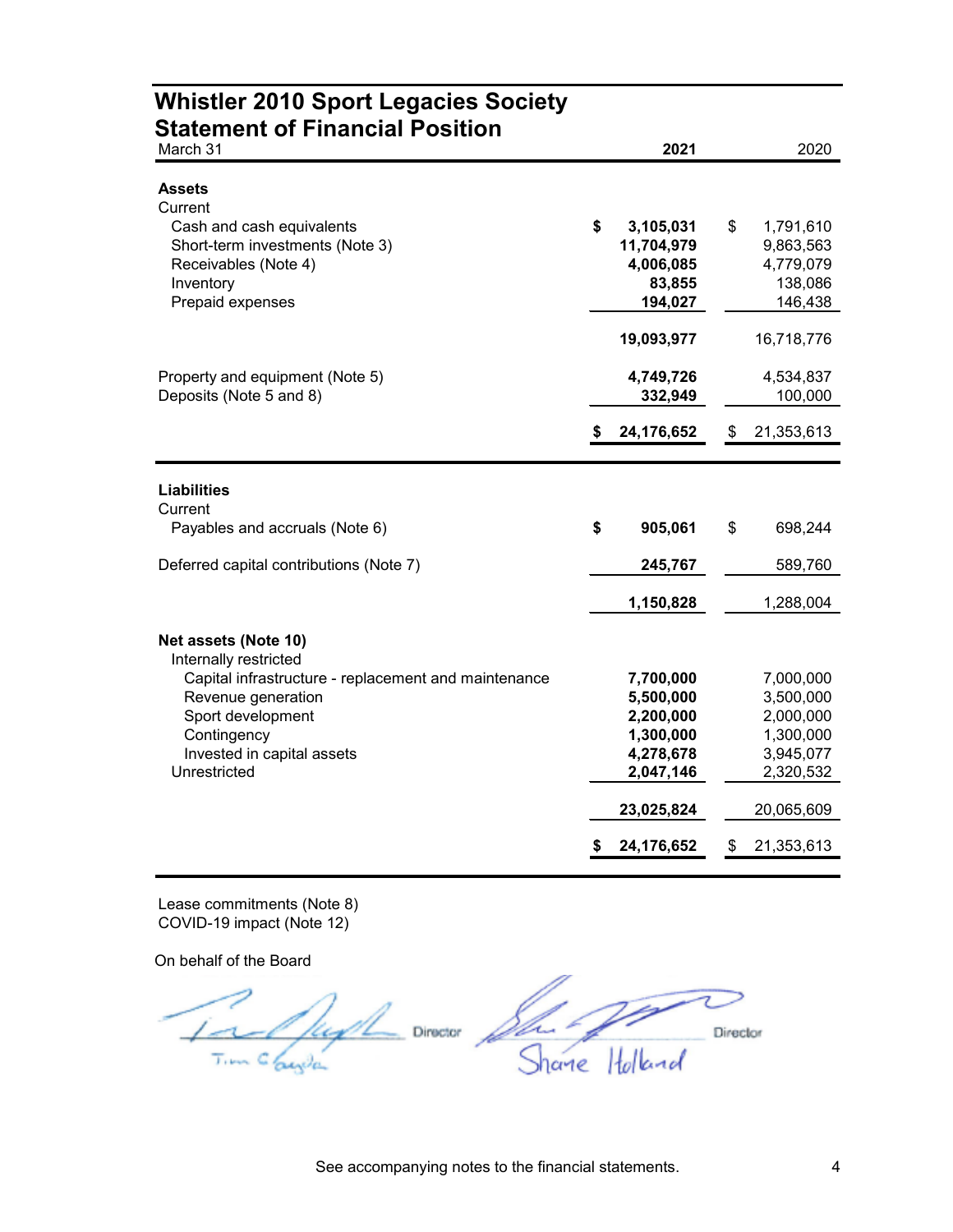| <b>Statement of Revenues and Expenses</b><br>Year ended March 31                                                                                                                                                                                                                                    | 2021                                                                  | 2020                                                                    |
|-----------------------------------------------------------------------------------------------------------------------------------------------------------------------------------------------------------------------------------------------------------------------------------------------------|-----------------------------------------------------------------------|-------------------------------------------------------------------------|
| Revenue from operations<br>2010 Games Operating Trust Fund<br><b>Whistler Olympic Park</b><br><b>Whistler Sliding Centre</b><br><b>Whistler Athletes' Centre</b><br>Other income                                                                                                                    | \$<br>3,945,909<br>2,206,341<br>576,657<br>762,764<br>112,997         | \$<br>4,711,006<br>2,063,144<br>1,493,999<br>1,691,627<br>257,013       |
|                                                                                                                                                                                                                                                                                                     | 7,604,668                                                             | 10,216,789                                                              |
| <b>Expenses</b><br><b>Whistler Olympic Park</b><br><b>Whistler Sliding Centre</b><br><b>Whistler Athletes' Centre</b><br>Administration<br>Special project expenses                                                                                                                                 | 2,561,836<br>2,020,373<br>785,926<br>1,700,023<br>48,419<br>7,116,577 | 2,797,059<br>2,666,341<br>1,325,556<br>1,852,609<br>14,871<br>8,656,436 |
| Excess of revenues over expenses before other items                                                                                                                                                                                                                                                 | 488,091                                                               | 1,560,353                                                               |
| Other items<br>Amortization of deferred capital contributions (Note 7)<br>Amortization of property and equipment<br>Canada Emergency Wage Subsidy (Note 12)<br>Gain on disposal of property and equipment<br><b>GST</b> audit results<br>Investment income<br>Unrealized gain (loss) on investments | 343,993<br>(1,053,342)<br>2,330,240<br>268,872<br>582,361             | 349,589<br>(1,069,219)<br>140,853<br>(71, 570)<br>239,940<br>(286, 690) |
| Excess of revenues over expenses                                                                                                                                                                                                                                                                    | \$<br>2,960,215                                                       | \$<br>863,256                                                           |

# **Whistler 2010 Sport Legacies Society**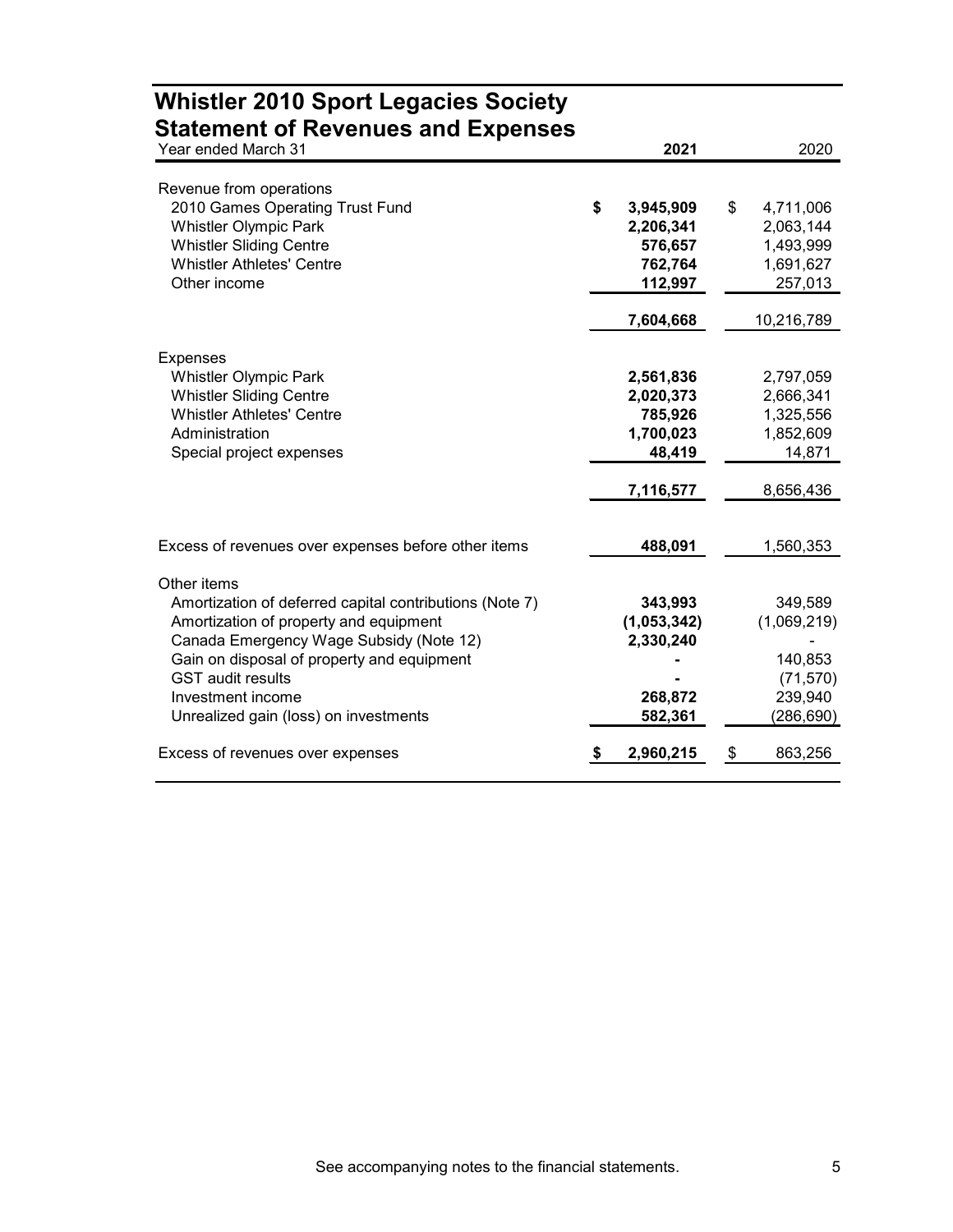### **Whistler 2010 Sport Legacies Society Statement of Changes in Net Assets**

Year ended March 31, 2021

|                                                  | Capital<br>infrastructure -<br>replacement<br>and maintenance |    | Revenue<br>generation | Sport<br>development |    | Contingency |    | Invested in<br>capital assets |    | Unrestricted |    | Total      |
|--------------------------------------------------|---------------------------------------------------------------|----|-----------------------|----------------------|----|-------------|----|-------------------------------|----|--------------|----|------------|
| Balance, March 31, 2019                          | \$<br>5,000,000                                               | \$ | 2,500,000             | \$<br>1,500,000      | \$ | 800,000     | \$ | 3,752,695                     | \$ | 5,649,658    | \$ | 19,202,353 |
| (Deficiency) excess of<br>revenues over expenses |                                                               |    |                       |                      |    |             |    | (578, 777)                    |    | 1,442,033    |    | 863,256    |
| Purchase of property<br>and equipment            |                                                               |    |                       |                      |    |             |    | 771,159                       |    | (771, 159)   |    |            |
| <b>Transfers</b>                                 | 2,000,000                                                     |    | 1,000,000             | 500,000              |    | 500,000     |    | ۰.                            |    | (4,000,000)  |    |            |
| Balance, March 31, 2020                          | 7,000,000                                                     |    | 3,500,000             | 2,000,000            |    | 1,300,000   |    | 3,945,077                     |    | 2,320,532    |    | 20,065,609 |
| (Deficiency) excess of<br>revenues over expenses |                                                               |    |                       |                      |    |             |    | (709, 349)                    |    | 3,669,564    |    | 2,960,215  |
| Purchase of property<br>and equipment            |                                                               |    |                       |                      |    |             |    | 1,042,950                     |    | (1,042,950)  |    |            |
| Transfers                                        | 700,000                                                       |    | 2,000,000             | 200,000              |    |             |    | $\sim$                        |    | (2,900,000)  |    |            |
| Balance, March 31, 2021                          | 7,700,000                                                     | S  | 5,500,000             | 2,200,000            | S  | 1,300,000   | S. | 4,278,678                     | æ. | 2,047,146    | S  | 23,025,824 |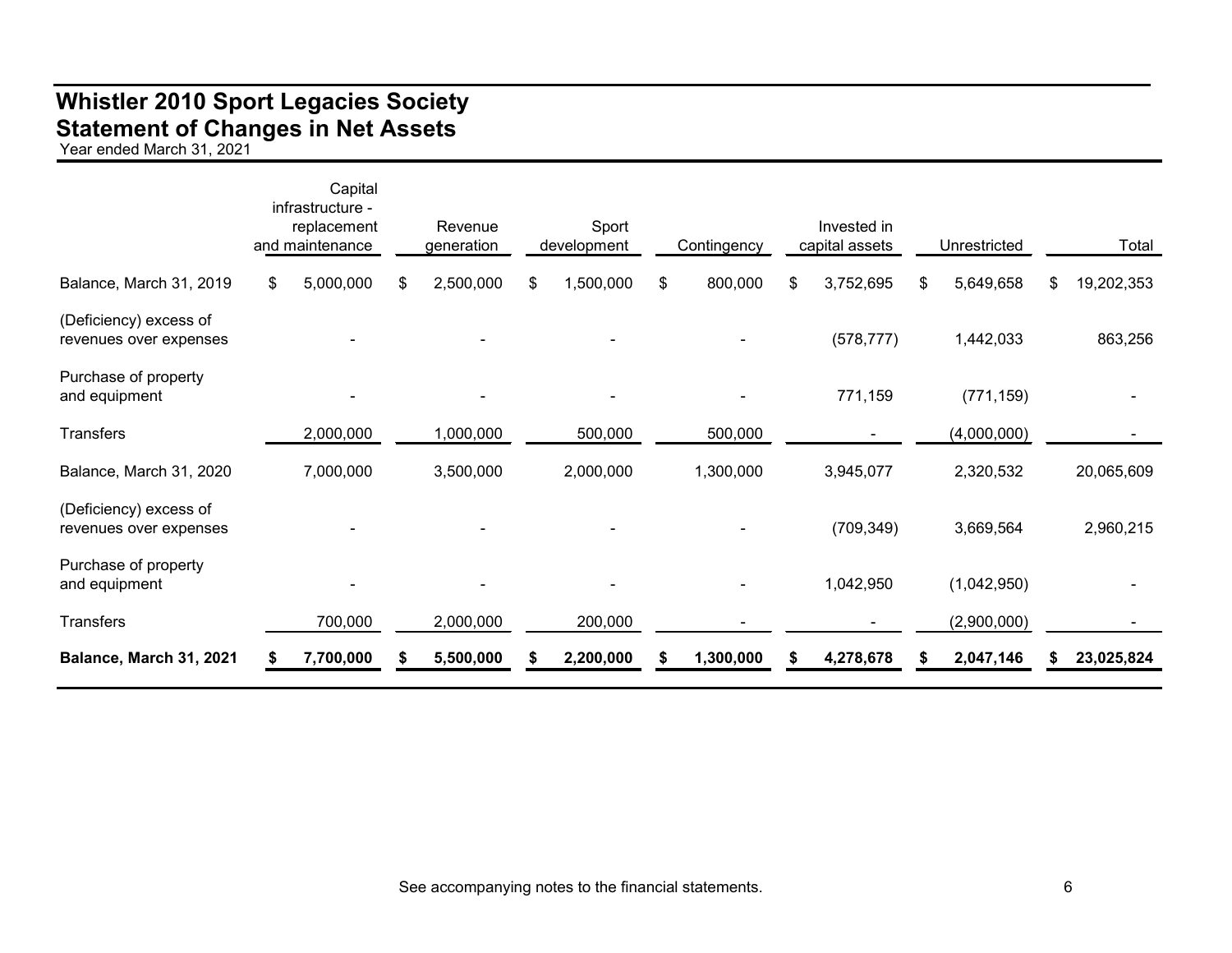| <b>Whistler 2010 Sport Legacies Society</b><br><b>Statement of Cash Flows</b>                                                                |    |                                                                        |    |                                                            |
|----------------------------------------------------------------------------------------------------------------------------------------------|----|------------------------------------------------------------------------|----|------------------------------------------------------------|
| Year ended March 31                                                                                                                          |    | 2021                                                                   |    | 2020                                                       |
| Cash flows derived from (applied to)                                                                                                         |    |                                                                        |    |                                                            |
| Operating<br>Excess of revenues over expenses<br>Items not affecting cash                                                                    | \$ | 2,960,215                                                              | \$ | 863,256                                                    |
| Amortization of deferred capital contributions<br>Amortization of property and equipment<br>Gain on disposal of property and equipment       |    | (343,993)<br>1,053,342                                                 |    | (349, 589)<br>1,069,219<br>(140, 853)                      |
| Unrealized (gain) loss on investments                                                                                                        |    | (582, 361)                                                             |    | 286,690                                                    |
| Changes in non-cash operating working capital                                                                                                |    | 3,087,203                                                              |    | 1,728,723                                                  |
| Receivables<br>Inventory<br>Prepaid expenses<br>Deposits<br>Payables and accruals                                                            |    | 772,994<br>54,231<br>(47, 589)<br>(232, 949)<br>(18, 464)<br>3,615,426 |    | 69,981<br>(53, 392)<br>(23,099)<br>(436, 777)<br>1,285,436 |
| Investing<br>Purchase of property and equipment<br>Proceeds on disposal of property and equipment<br>(Purchase) disposal of investments, net |    | (1,042,950)<br>(1, 259, 055)<br>(2,302,005)                            |    | (944, 579)<br>173,420<br>304,945<br>(466, 214)             |
| Net increase in cash and cash equivalents                                                                                                    |    | 1,313,421                                                              |    | 819,222                                                    |
| Cash and cash equivalents, beginning of year                                                                                                 |    | 1,791,610                                                              |    | 972,388                                                    |
| Cash and cash equivalents, end of year                                                                                                       | S  | 3,105,031                                                              | S  | 1,791,610                                                  |
| Non-cash investing activites<br>Purchase of property and equipment included<br>in payables and accruals                                      | \$ | 225,281                                                                | \$ |                                                            |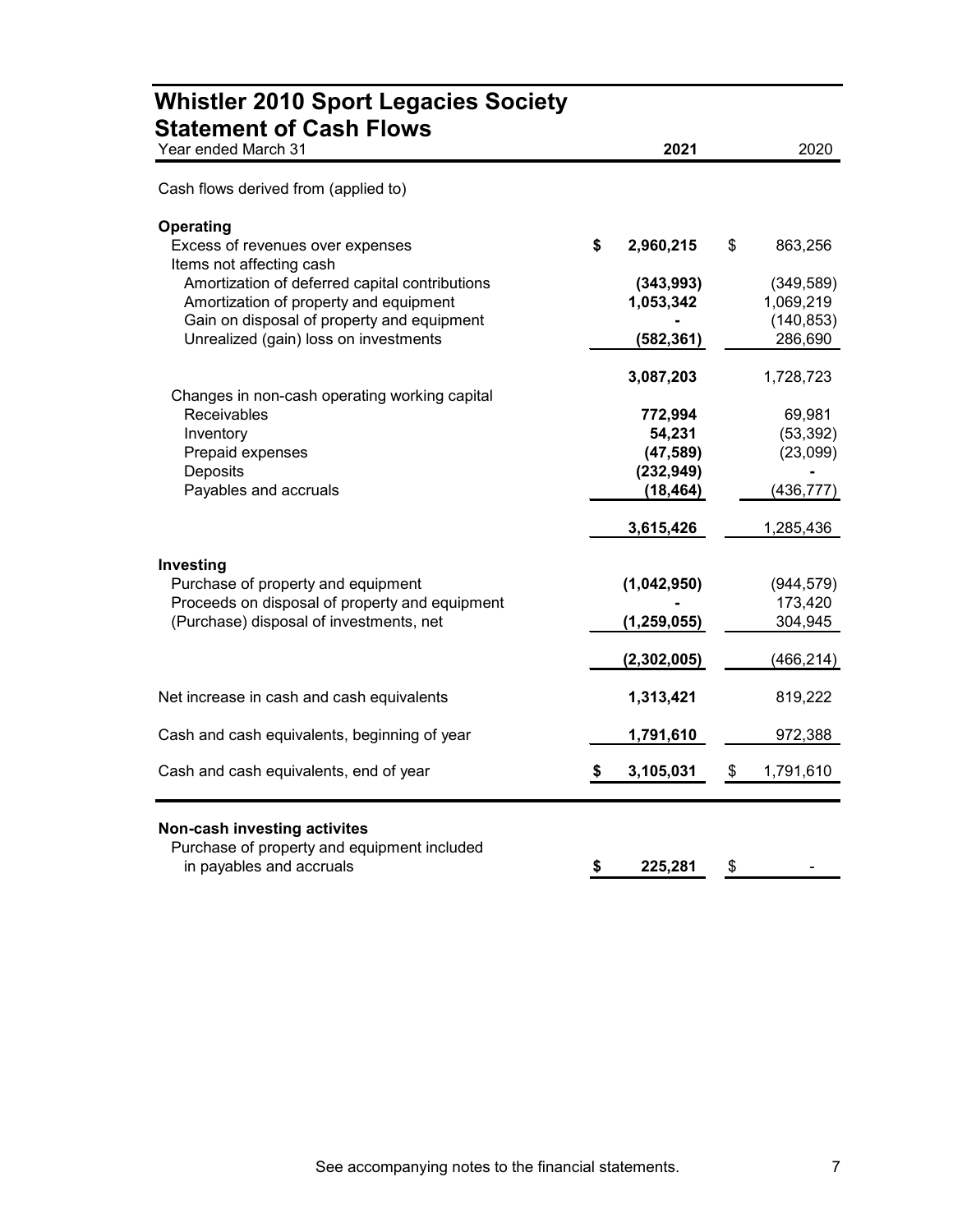### **Whistler 2010 Sport Legacies Society Notes to the Financial Statements**

March 31, 2021

### **1. Nature of operations**

The Whistler 2010 Sport Legacies Society (the "Society") is incorporated pursuant to the Societies Act of British Columbia. The purpose of the Society is to own, manage and operate the Whistler Athletes' Centre ("WAC"), the Whistler Olympic Park ("WOP") and the Whistler Sliding Centre ("WSC") (collectively, the "legacy assets"), which were created for the 2010 Olympic and Paralympic Winter Games. The Society was incorporated on March 14, 2007.

The Vancouver Organizing Committee for the 2010 Olympic and Paralympic Winter Games ("VANOC") was responsible for all expenses related to the legacy assets until May 31, 2010.

On May 31, 2010, the leases for the WOP and WSC facilities and sites were officially transferred by VANOC to the Society for consideration of \$1 to be paid to each party by the other based on the mutual covenants in the Asset Transfer Agreement signed on March 26, 2008. The legacy assets were recorded at nominal value in these financial statements as their fair values cannot be reasonably estimated at the date of contribution.

The Society entered into an agreement with the Resort Municipality of Whistler ("RMOW") effective April 1, 2011, to lease the WAC lands, buildings, structures, furniture and improvements to the Society for nominal consideration and for a term of 99 years.

On December 14, 2009, the Society entered into a "FF&E Transfer Agreement" with VANOC to agree on the transfer of the fixture, furniture, vehicles and equipment acquired by VANOC for use at the WOP, WSC and WAC prior to and/or during the 2010 Olympic and Paralympic Winter Games. This agreement was amended on June 23, 2010, to include additional assets such as the Olympic Rings and Venue Towers. This group of assets were transferred on May 31, 2010 and were recorded at nominal value in these financial statements as their fair values cannot be reasonably estimated at the date of contribution.

The Society is responsible for the operating costs of the legacy assets beginning June 1, 2010. Legacy Endowment Funds were established by the Federal and Provincial governments to assist with the ongoing post-games operation and capital requirements of WOP and WSC. The Society will have access to this funding if the venues are operated in a manner that supports and provides access to the WOP and WSC for developing and training high performance athletes, and for coach and sport training and development.

### **2. Summary of significant accounting policies**

### **Basis of presentation**

These financial statements have been prepared in accordance with Canadian accounting standards for not-for-profit organizations ("ASNPO").

### **Revenue recognition**

The Society follows the deferral method of accounting for contributions. Restricted contributions are recognized as revenue in the year in which the related expenses are incurred. Unrestricted contributions are recognized as revenue when received or receivable if the amount to be received can be reasonably estimated and collection is reasonably assured.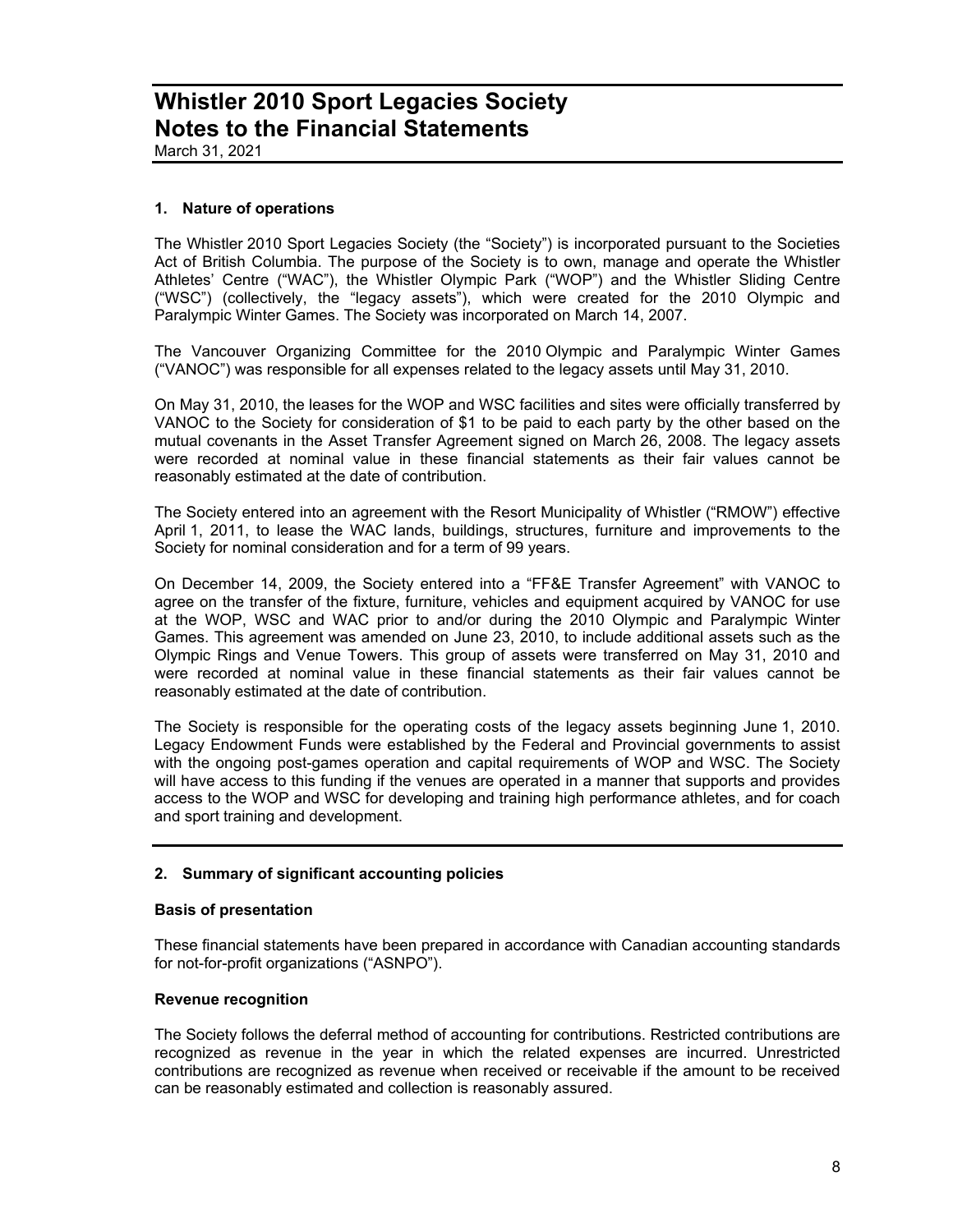March 31, 2021

### **2. Summary of significant accounting policies (continued)**

#### **Revenue recognition (continued)**

Government assistance and donations related to the acquisition of property and equipment are capitalized and amortized to income on the same basis as the related depreciable asset.

Public programs and rentals are recognized as revenue in the period when earned.

#### **Cash and cash equivalents**

Cash and cash equivalents include cash on hand, balances with banks and short-term deposits with original maturities of three months or less.

### **Property and equipment**

Purchased property and equipment are recorded at cost. Contributed property and equipment are recorded at fair value as of the date of contribution, when its fair value can be reasonably estimated. When the fair value cannot be reasonably estimated, the contributed capital assets are recorded at nominal value.

Amortization is provided based on the declining balance method using the following rates:

Vehicles 30% Declining balance<br>Equipment 20% Declining balance Equipment 20% Declining balance<br>
20% Declining balance<br>
20% Declining balance<br>
20% Declining balance

Leasehold improvements  $\begin{array}{r} 5 \text{ to 20 years Straight-line} \\ \text{Vehicles} \end{array}$ 55% Declining balance

#### **Financial instruments**

The Society initially measures its financial assets and financial liabilities at fair value. The Society subsequently measures all of its financial assets and financial liabilities at cost, except for investments in equities, which are measured at fair value.

Financial assets measured at cost include cash and cash equivalents, receivables and deposits.

Financial assets measured at fair value include the RBC Dominion Securities portfolio of equities and fixed income securities.

Financial liabilities measured at cost include payables and accruals.

#### **Income taxes**

The Society is a Registered Canadian Amateur Athletic Association and exempt from income taxes under Section 149(1)(l) of the Income Tax Act.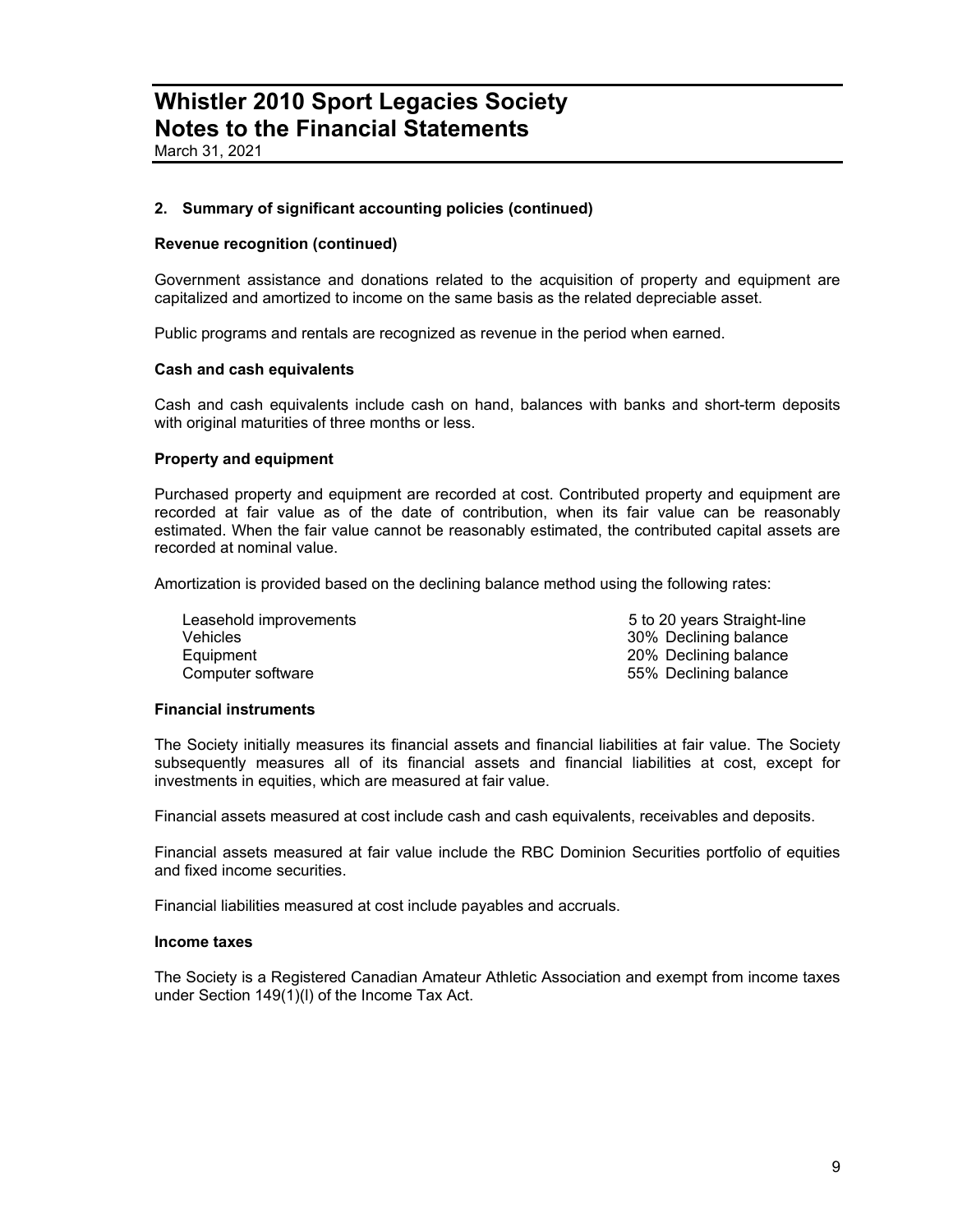March 31, 2021

### **2. Summary of significant accounting policies (continued)**

### **Use of estimates**

The preparation of financial statements in conformity with ASNPO requires management to make estimates and assumptions that could affect the reported amounts of assets and liabilities and disclosure of contingent assets and liabilities at the date of the financial statements and the reported amounts of revenues and expenses during the reporting period. Significant areas requiring the use of management estimates relate to the determination of useful lives of property and equipment for calculating amortization. Actual results could differ from those estimates.

| 3.                                                                                                            | <b>Short-term investments</b>                                                                                        |  |                                                             |    |                                                | 2021                                                         | 2020                                                       |
|---------------------------------------------------------------------------------------------------------------|----------------------------------------------------------------------------------------------------------------------|--|-------------------------------------------------------------|----|------------------------------------------------|--------------------------------------------------------------|------------------------------------------------------------|
| RBC Dominion Securities portfolio of fixed income securities<br>RBC Dominion Securities portfolio of equities |                                                                                                                      |  |                                                             |    |                                                | \$<br>8,002,309<br>3,702,670                                 | \$<br>7,438,973<br>2,424,590                               |
|                                                                                                               |                                                                                                                      |  |                                                             |    |                                                | \$<br>11,704,979                                             | \$<br>9,863,563                                            |
| 4.                                                                                                            | <b>Receivables</b>                                                                                                   |  |                                                             |    |                                                | 2021                                                         | 2020                                                       |
|                                                                                                               | 2010 Games Operating Trust Fund<br>Other receivables                                                                 |  |                                                             |    |                                                | \$<br>3,945,909<br>60,176                                    | \$<br>4,711,006<br>68,073                                  |
|                                                                                                               |                                                                                                                      |  |                                                             |    |                                                | \$<br>4,006,085                                              | \$<br>4,779,079                                            |
| 5.                                                                                                            | <b>Property and equipment</b>                                                                                        |  |                                                             |    |                                                | 2021                                                         | 2020                                                       |
|                                                                                                               |                                                                                                                      |  | Cost                                                        |    | Accumulated<br>amortization                    | <b>Net</b><br>book value                                     | <b>Net</b><br>book value                                   |
|                                                                                                               |                                                                                                                      |  |                                                             |    |                                                |                                                              |                                                            |
|                                                                                                               | Leasehold improvements \$<br>Vehicles<br>Equipment<br>Computer software<br>Construction-in-progress<br>Legacy assets |  | 6,273,711<br>2,395,308<br>1,570,825<br>755,481<br>1,271,137 | \$ | 3,926,510<br>1,801,508<br>1,122,875<br>665,844 | \$<br>2,347,201<br>593,800<br>447,950<br>89,637<br>1,271,137 | \$<br>2,837,873<br>849,551<br>551,183<br>73,293<br>222,936 |

Legacy assets transferred to the Society on May 31, 2010, were recorded at nominal value as their fair values cannot be reasonably estimated at the date of contribution (see Note 1).

Construction-in-progress primarily relates to construction of the Rental Housing Project (the "Project") on 1315 Cloudburst Drive and includes consulting fees, permits, transfer tax, legal costs and insurance.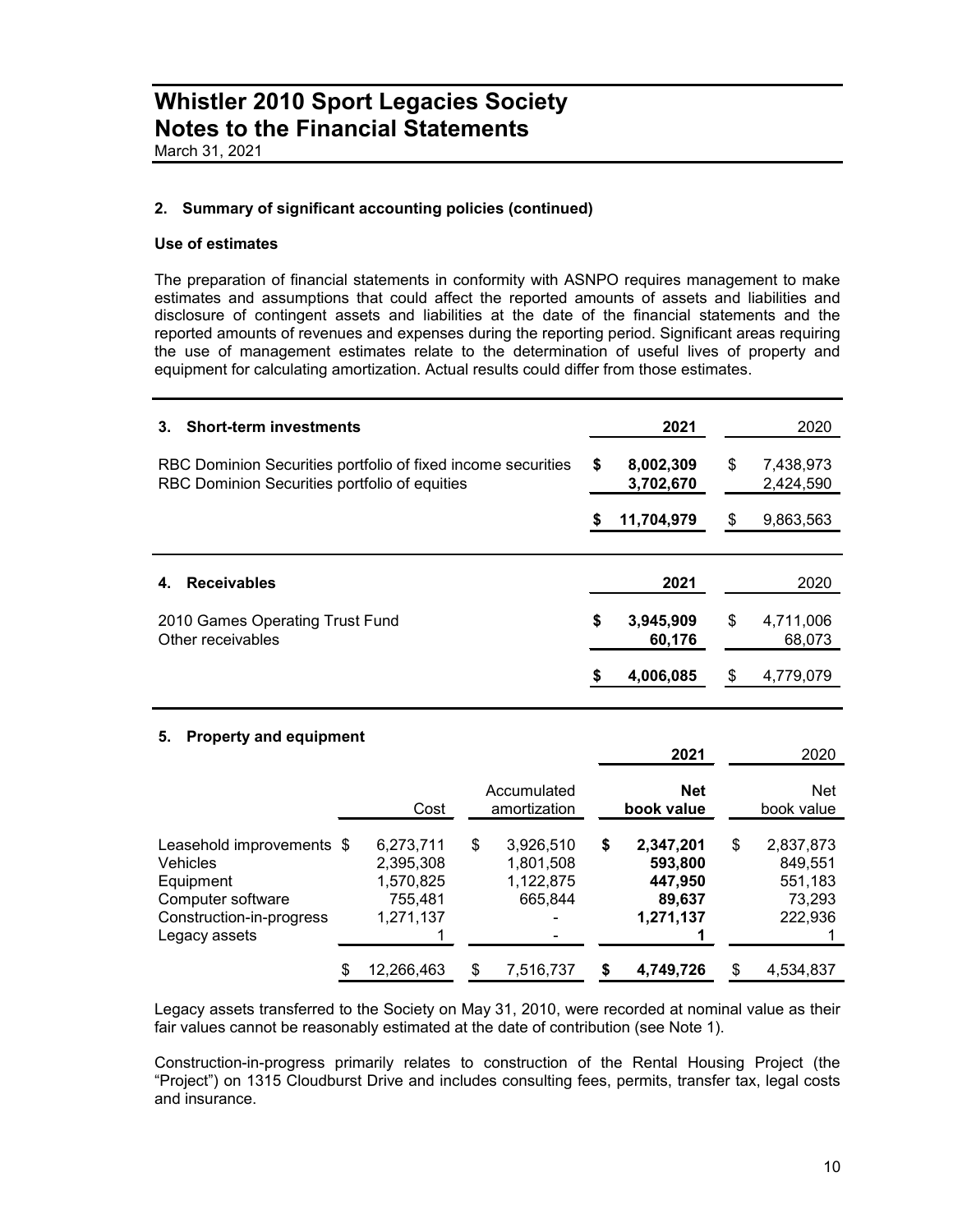### **Whistler 2010 Sport Legacies Society Notes to the Financial Statements**

March 31, 2021

### **5. Property and equipment (continued)**

On December 9, 2020, the Society signed a Construction Management Contract (the "Contract") for this Project, which was subsequently amended on June 23, 2021. The Contract is for a guaranteed maximum price of \$17,300,000. The estimated completion date of the project is August 2022, with a target occupancy date of October 2022.

On June 18, 2021, the Society obtained a letter of intent from Canada Mortgage and Housing Corporation ("CMHC") confirming CMHC's commitment to make a non-revolving loan facility available to the Society up to a maximum of \$19,800,000. A formal loan agreement is expected to be executed within 60 days of the letter of intent and the first advance of the loan to occur a minimum of 30 days thereafter.

Included in deposits is \$232,949 (2020 - \$Nil) related to a landscape security development permit for the Project.

### **6. Payables and accruals**

Included in payables and accruals is amounts owing in respect of government remittances for sales and hotel taxes of \$25,955 (2020 - \$38,558).

| Deferred capital contributions<br>7.                                              |   | 2021                 |   | 2020                 |
|-----------------------------------------------------------------------------------|---|----------------------|---|----------------------|
| Balance, beginning of year<br>Less amortization of deferred capital contributions | S | 589,760<br>(343,993) | S | 939.349<br>(349,589) |
| Balance, end of year                                                              | S | 245,767              | S | 589,760              |

### **8. Lease commitments**

On May 31, 2010, the Society assumed the leases of the WOP lands and WSC lands from VANOC with the Province.

The lease on the WOP lands commenced on September 1, 2008, for a term of 29 years. On the 15th year, the lease can be renewed for a term of 29 years commencing on the 15th year. Beginning September 2, 2010, the rent shall be the greater of (a) \$500, or (b) an amount equal to 2% of the aggregate gross revenues generated from the WOP for the preceding fiscal year. A security deposit of \$50,000 was paid to the Province in 2010.

The lease on the WSC lands commenced on November 1, 2007, for a term of 29 years. On the 15th year, the lease can be renewed for a term of 29 years commencing on the 15th year. Beginning November 2, 2010, the rent shall be the greater of (a) \$500, or (b) an amount equal to 2% of the aggregate gross revenues generated from the WSC for the fiscal year. A security deposit of \$50,000 was paid to the Province in 2010.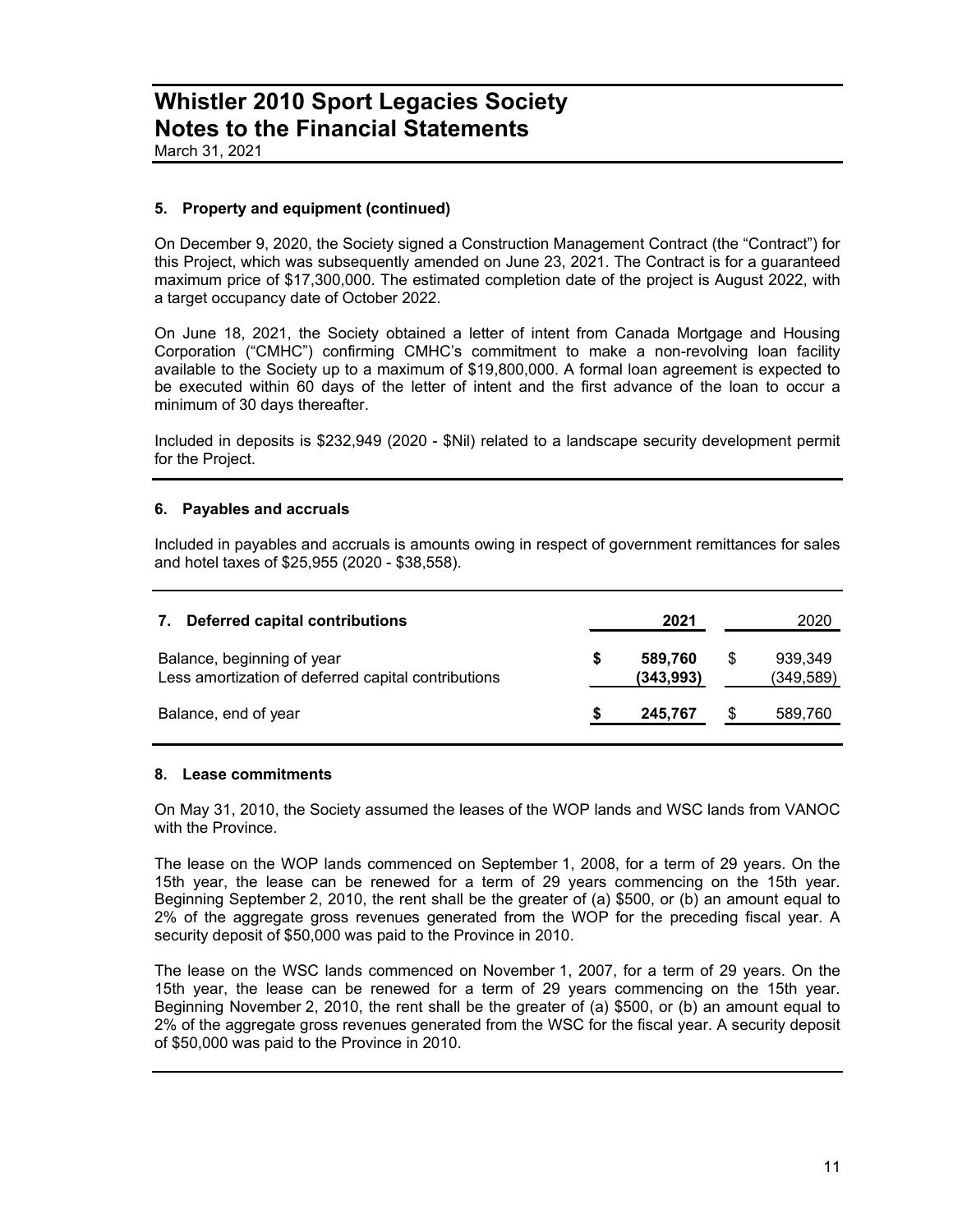March 31, 2021

#### **9. Financial instruments risk exposure and management**

#### **Fair values**

The carrying amount of financial assets measured at cost is \$7,444,065 as at March 31, 2021 (2020 - \$6,670,689).

The carrying amount of financial assets measured at fair value is \$11,704,979 as at March 31, 2021 (2020 - \$9,863,563).

The carrying amount of financial liabilities measured at cost is \$905,061 as at March 31, 2021 (2020 - \$698,244).

### **Credit risk**

The Society is exposed to credit risk on accounts receivable. The Society performs credit risk evaluations on its accounts receivable and considers its risk to be acceptable and appropriately managed. At March 31, 2021, the maximum exposure to credit risk is equal to the carrying amount of receivables of \$4,006,085 (2020 - \$4,779,079). Subsequent to year end, \$3,945,909 has been received from the 2010 Games Operating Trust Fund.

### **Liquidity risk**

Liquidity risk is the risk that the Society will not be able to meet its obligations as they fall due. Maximum exposure to liquidity risk is \$905,061 representing the Society's payables and accruals as at March 31, 2021 (2020 - \$698,244), which are due to be paid in full before March 31, 2022. Management monitors cash flows to ensure there is sufficient cash on hand to meet forecasted operating expenses and other financial obligations.

#### **10. Capital management**

The primary objective of the Society's capital management is to provide adequate funding to ensure efficient delivery of its activities.

The Board has internally restricted the reserves of the Society for Capital Maintenance, Revenue Generation, Sport Development and Contingency. The Board reviews the allocation to each reserve annually.

Net assets invested in property and equipment represents the net book value of property and equipment less the deferred capital contribution.

Unrestricted net assets are funds available for future cash flows and future operations and are preserved so the Society can have financial flexibility should opportunities arise in the future.